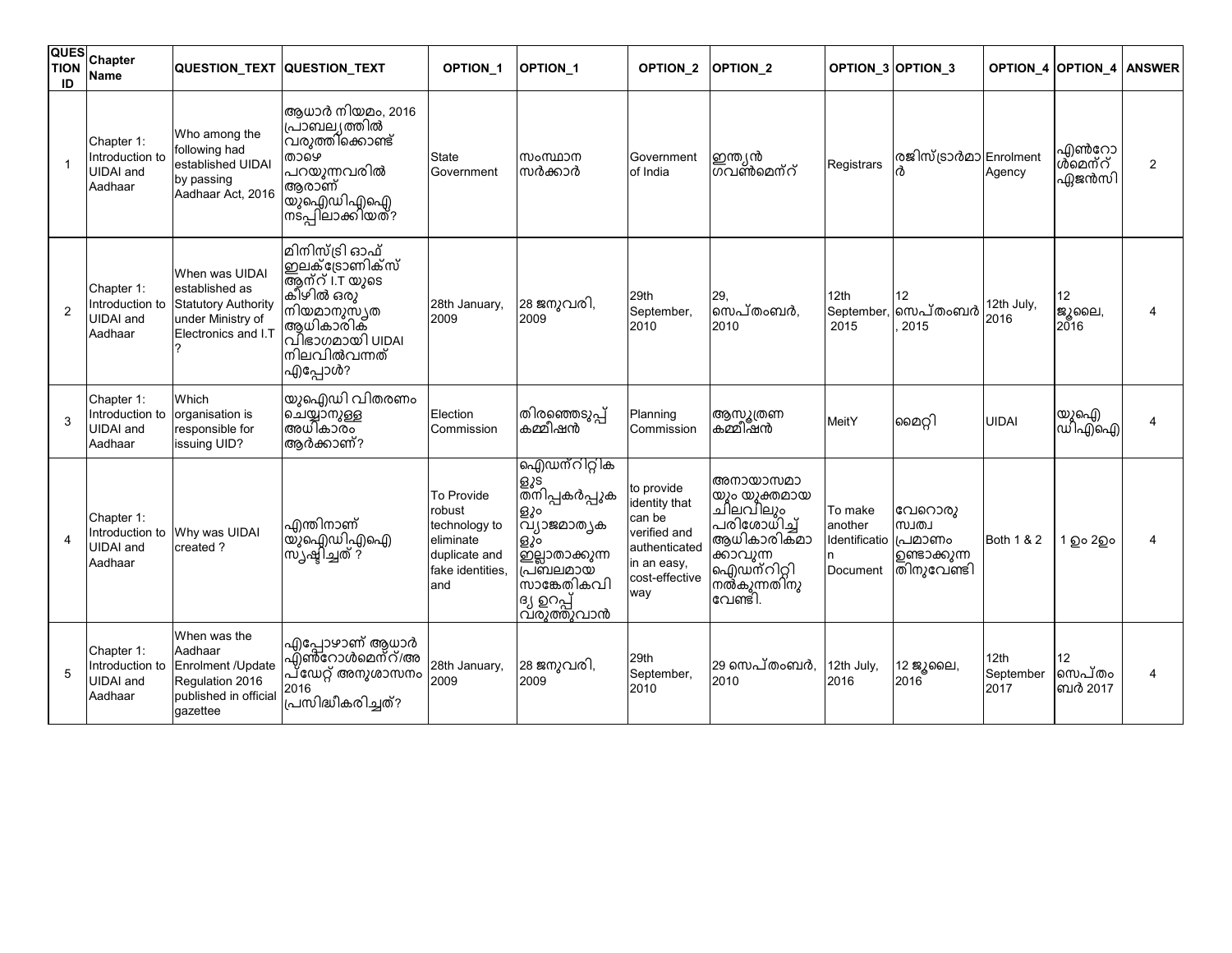| QUES<br><b>TION</b><br>ID | Chapter<br>Name                                              |                                                                                                                                                 | QUESTION_TEXT QUESTION_TEXT                                                                                                                         | OPTION_1                                                                                                                                                                                                                                      | OPTION_1                                                                                                                                                                                                                         | OPTION_2                                                                                                    | OPTION <sub>2</sub>                                                                                                |                                                                                                                                      | OPTION_3 OPTION_3                                                                                                                                                    |                      | OPTION_4 OPTION_4          | <b>ANSWER</b>  |
|---------------------------|--------------------------------------------------------------|-------------------------------------------------------------------------------------------------------------------------------------------------|-----------------------------------------------------------------------------------------------------------------------------------------------------|-----------------------------------------------------------------------------------------------------------------------------------------------------------------------------------------------------------------------------------------------|----------------------------------------------------------------------------------------------------------------------------------------------------------------------------------------------------------------------------------|-------------------------------------------------------------------------------------------------------------|--------------------------------------------------------------------------------------------------------------------|--------------------------------------------------------------------------------------------------------------------------------------|----------------------------------------------------------------------------------------------------------------------------------------------------------------------|----------------------|----------------------------|----------------|
| 6                         | Chapter 1:<br>Introduction to<br><b>UIDAI</b> and<br>Aadhaar | What do you mean<br>by Aadhaar<br>Enrolment/Update<br>Process                                                                                   | ആധാർ<br>എൺറോൾമെന്റ്/അ<br>പ്ഡേറ്റ് പ്രക്രിയ<br>എന്നതിലൂടെ<br>എന്താണ്<br>അർത്ഥമാക്കുന്നത്?                                                            | The process,to<br>collect<br>demographic<br>and biometric<br>information<br>from<br>individuals by<br>the enrolment<br>agencies for<br>the purpose of<br>issuing<br>Aadhaar<br>numbers to<br>such<br>individuals<br>under the<br>Aadhaar Act. | ആധാർ<br>നിയമങ്ങൾക്ക്<br>വിധേയമായി<br>രാജ്യത്തെ<br>നിവാസികൾക്ക്<br>ആധാർ<br>നമ്പറുകൾനൽ<br>കുന്നതിനുവേ<br>ണ്ടി<br>അവരിൽനിന്ന്<br>സാമൂഹികവും<br>ശാരി്രികവുമാ<br>യ വിവരങ്ങൾ<br>എൺറോൾമെ<br>ന്റ്<br>ഏജൻസികൾ<br>ശേഖരിക്കുന്ന<br>പ്രക്രിയ | Process to<br>collect<br>personal<br>information of<br>the resident<br>to issue<br>Identification<br>Number | നിവാസിയുടെ<br>വ്യക്തിപര്മായ<br>വിവരങ്ങൾ<br>ശേഖരിച്ച്<br>അവർക്ക്<br>ഐഡന്റിഫി<br>ക്കേഷൻ നമ്പർ<br>നൽകുന്ന<br>പ്രക്രിയ | Process to<br>collect<br>financial<br>information<br>like PAN<br>number,<br>Bank A/c<br>no. to<br>issue<br>Identificatio<br>n Number | ഐഡന്റി<br>ഫി്ക്കേഷൻ<br>നമ്പർ<br>നൽകുന്നതി<br>നുവേണ്ടി<br>PAN mm10,<br>ബാങ്ക്<br>അക്കൗണ്ട്<br>നമ്പർ<br>പോലുള്ള<br>സാമ്പത്തിക<br>വിവരങ്ങൾ<br>ശേഖരിക്കു<br>ന്ന പ്രക്രിയ | None of the<br>above | ഇപ്പറ<br>ഞ്ഞതൊ<br>ന്നുമല്ല | 1              |
| $\overline{7}$            | Chapter 1:<br>Introduction to<br><b>UIDAI</b> and<br>Aadhaar | What is the<br>process of<br>capturing resident<br>data both<br>Demographic and<br><b>Biometric</b> for<br>generation of<br>Aadhaar called?     | അധാർ<br>ഉണ്ടാക്കുന്നതിനുവേ<br>ണ്ടി നിവാസിയുടെ<br>സാമൂഹികവും<br>ശാരീരിക<br>അളവുകളുടെയും<br>വിവര്ങ്ങൾ<br>ശേഖരിക്കുന്ന<br>പ്രക്രിയ<br>അറിയപ്പെടുന്നത്? | Authentication                                                                                                                                                                                                                                | ഓതന്റിക്കേഷ<br>ൻ                                                                                                                                                                                                                 | Enrolment                                                                                                   | എൺറോൾമെ<br>ന്റ്                                                                                                    | n.                                                                                                                                   | Identificatio  ഐഡന്റി<br>ഫിക്കേഷൻ                                                                                                                                    | Presentatio<br>n     | പ്രസന്റേ<br>ഷൻ             | $\overline{2}$ |
| 8                         | Chapter 1:<br>Introduction to<br><b>UIDAI</b> and<br>Aadhaar | is any entity<br>authorised or<br>recognised by the<br>Authority for the<br>purpose of<br>enrolling<br>individuals through<br>Enrolment Agency. | <u>എൺറോൾമെന്റ്</u><br>ഫ്ല്ജൻസി മുഖേന<br>ആളുകളെ<br>എൺറോൾ<br>ചെയ്യുന്നതിനുവേണ്ടി<br>ആധികാരിക<br>വിഭാഗം<br>അധികാരംനൽകി<br>അംഗീകരിച്ച<br>ന്ധാപനമാണ്     | Introducer                                                                                                                                                                                                                                    | ഇൻട്രഡ്യൂസർ                                                                                                                                                                                                                      | Enrolling<br>agency                                                                                         | എൺറോൾമെ<br> ന്റ് ഏജൻസി                                                                                             | Agency                                                                                                                               | ഏജൻസി                                                                                                                                                                | Registrar            | രജിസ്ട്രാ                  |                |
| 9                         | Chapter 1:<br>Introduction to<br><b>UIDAI</b> and<br>Aadhaar | is any entity<br>engaged by the<br>Registrar for the<br>purpose of<br>enrolling<br>individuals.                                                 | ആളുകളെ<br>എൺറോൾ<br>ചെയ്യുന്നതിനുവേണ്ട <del>ി</del><br>രജിസ്ട്രാർ<br>നിയമിക്കുന്ന<br>സ്ഥാപനമാണ്                                                      | Introducer                                                                                                                                                                                                                                    | ഇൻട്രഡ്യൂസർ                                                                                                                                                                                                                      | Enrolment<br>Agency                                                                                         | എൺറോൾമെ<br>ന്റ് ഏജൻസി                                                                                              | Supervisor/<br>Operator                                                                                                              | സൂപ്പർവൈ<br>സർശ്ാപറേ<br>გർ                                                                                                                                           | Registrar            | രജിസ്ട്രാ                  | $\overline{2}$ |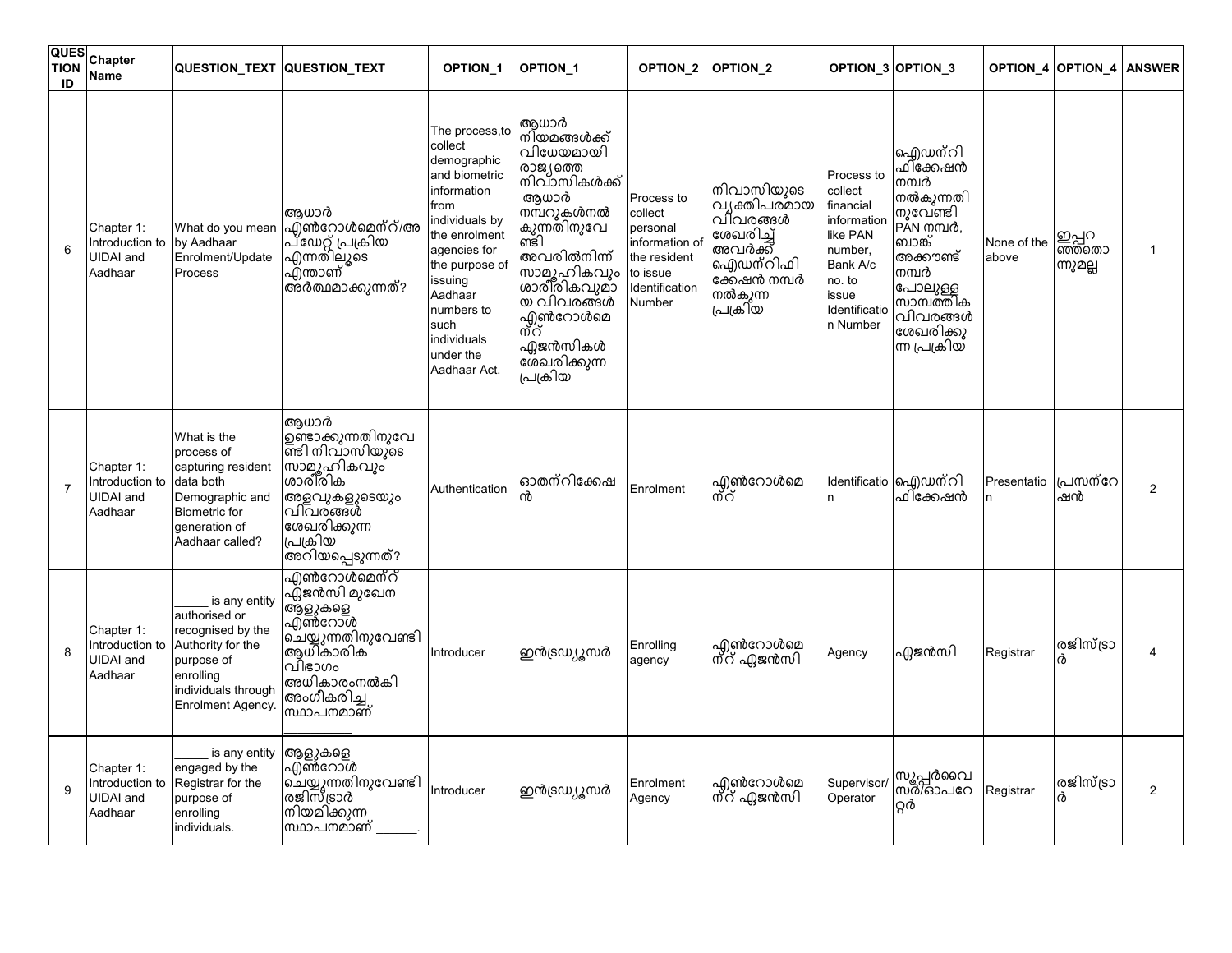| <b>QUES</b><br><b>TION</b><br>ID | Chapter<br>Name                                              | <b>QUESTION TEXT QUESTION TEXT</b>                                                                                                                      |                                                                                                                                                                                 | <b>OPTION 1</b>       | <b>OPTION 1</b>           | <b>OPTION 2</b>         | <b>OPTION 2</b>                | OPTION <sub>3</sub>                      | <b>OPTION 3</b>                                         |                     | <b>OPTION 4 OPTION 4</b>  | <b>ANSWER</b> |
|----------------------------------|--------------------------------------------------------------|---------------------------------------------------------------------------------------------------------------------------------------------------------|---------------------------------------------------------------------------------------------------------------------------------------------------------------------------------|-----------------------|---------------------------|-------------------------|--------------------------------|------------------------------------------|---------------------------------------------------------|---------------------|---------------------------|---------------|
| 10                               | Chapter 1:<br>Introduction to<br><b>UIDAI</b> and<br>Aadhaar | The<br>Verifier/Certifier is<br>the personnel<br>appointed by<br>for<br>verification of<br>documents at<br>enrolment centres.                           | <u>എൺറോൾമെനറ</u><br>സെന്ററുകളിൽ<br>രേഖകൾ<br>പരിശോധിക്കുന്നതി<br>നുവേണ്ടി<br>നിയമിക്കുന്ന<br>വൃക്തിയാണ്<br>വെരിഫൈയർ<br>(പരിശോധകൻ)<br>/സർട്ടിഫൈയർ<br>(സാക്ഷ്യപ്പെടുത്തുന്ന<br>യാൾ | Operator              | ഓപറേറ്റർ                  | Introducer              | ഇൻട്രഡ്യൂസർ                    | Registrars                               | രജിസ്ട്രാർമാ Enrolling                                  | agency              | എൺറോ<br>ൾമെന്റ്<br>ഏജൻസി  | 3             |
| 11                               | Chapter 1:<br>Introduction to<br><b>UIDAI</b> and<br>Aadhaar | is the<br>place where the<br>Aadhaar<br>Enrolment/Update<br>is conducted by<br>Certified<br>Operator/Superviso                                          | അംഗീക്യത<br>ഓപറേറ്റ്ർ/സൂപ്പർ<br>വൈസർ ആധാർ<br>എൺറോൾമെന്റ്/അ<br>പ്ഡേറ്റ്<br>നിർവ്വ്ഹിക്കുന്ന<br>സ്ഥലമാണ്                                                                          | Enrolment<br>Center   | എൺറോൾമെ<br> ന്റ് സെന്റർ   | Exam Center             | പരീക്ഷ കേന്ദ്രം                | Hospital                                 | ആശുപത്രി                                                | School              | സ്ക്കൂൾ                   |               |
| 12                               | Chapter 1:<br>Introduction to<br><b>UIDAI</b> and<br>Aadhaar | is a<br>certified personnel<br>employed by<br>Enrolment<br>Agencies to<br>execute the<br>process of<br>enrolment /update<br>at the enrolment<br>centers | <u>എൺറോൾമെന്റ്</u><br>സെന്ററുകളിൽ<br>എൺറോ്ൾമെന്റ്/അ<br>പ്ഢേറ്റ് പ്രക്രിയ<br>നിർവ്വ്ഹിക്കാനായി<br>എൺ്റോൾമെന്റ്<br>൶ഃഅസികൾ<br>നിയമിക്കുന്ന ഒരു<br>അംഗീക്യത<br>വൃക്തിയാണ്          | Enrolment<br>Operator | ഫിൺറോൾമെ<br>ത്റ് ഓപറേറ്റർ | Enrolment<br>Supervisor | എൺറോൾമെ<br> ന്റ്<br>സൂപ്പർവൈസർ | Introducer                               | ഇൻട്രഡ്യൂസ                                              | Both 1 & 2          | 1 වුං 2වුං                | 2             |
| 13                               | Chapter 1:<br>Introduction to<br><b>UIDAI</b> and<br>Aadhaar | Who among the<br>following ensures<br>that only trained<br>and certified<br>persons handle<br>the<br>enrolment/update<br>process?                       | പരിശീലനവും<br>അംഗീകാരവും<br>ലഭിച്ച ആളുകളാണ്<br>എൺറോൾ്മെന്റ്/അ<br>പ്ഡേറ്റ് പ്രക്രിയ<br>നിർവ്വ്ഹിക്കുന്നതെന്ന്<br>  ഉറപ്പ് വരുത്തുന്നത്<br> താഴെ<br>പറയുന്നവരിൽ<br>ആരാണ്?         | uidai                 | യുഐഡിഎ<br>ഐ               | Operator                | ഓപറേറ്റർ                       | Supervisor                               | സൂപ്പർവൈ<br>സർ                                          | Enrolment<br>Agency | എൺറോ<br>ശ്മെന്റ്<br>ഏജൻസി |               |
| 14                               | Chapter 1:<br>Introduction to<br><b>UIDAI</b> and<br>Aadhaar | is<br>responsible to<br>conduct the<br>Certification exam<br>for the role of<br>Operator/Superviso                                                      | ഓപറേറ്ററുടെ/<br>൝<br>സൂപ്പർവൈസറുടെ<br>നിയോഗത്തിനുള്ള<br>അംഗീകാര<br>പരിശോധന<br>നടത്തുവാനുള്ള<br>൭ത്തരവാദിത്തം<br><u>ന് അണ്</u>                                                   | Introducer            | ഇൻട്രഡ്യൂസർ               | Enrolment<br>Agency     | എൺറോൾമെ<br>ന്റ് ഏജൻസി          | Testing<br>and<br>Certificatio<br>Agency | ടെസ്റ്റിംങ്ങ്<br>ആ്ന്റ്<br>സ്ർട്ടിഫിക്കേ<br>ഷൻ<br>ഏജൻസി | Registrar           | രജിസ്ട്രാ<br>ൾ            | 3             |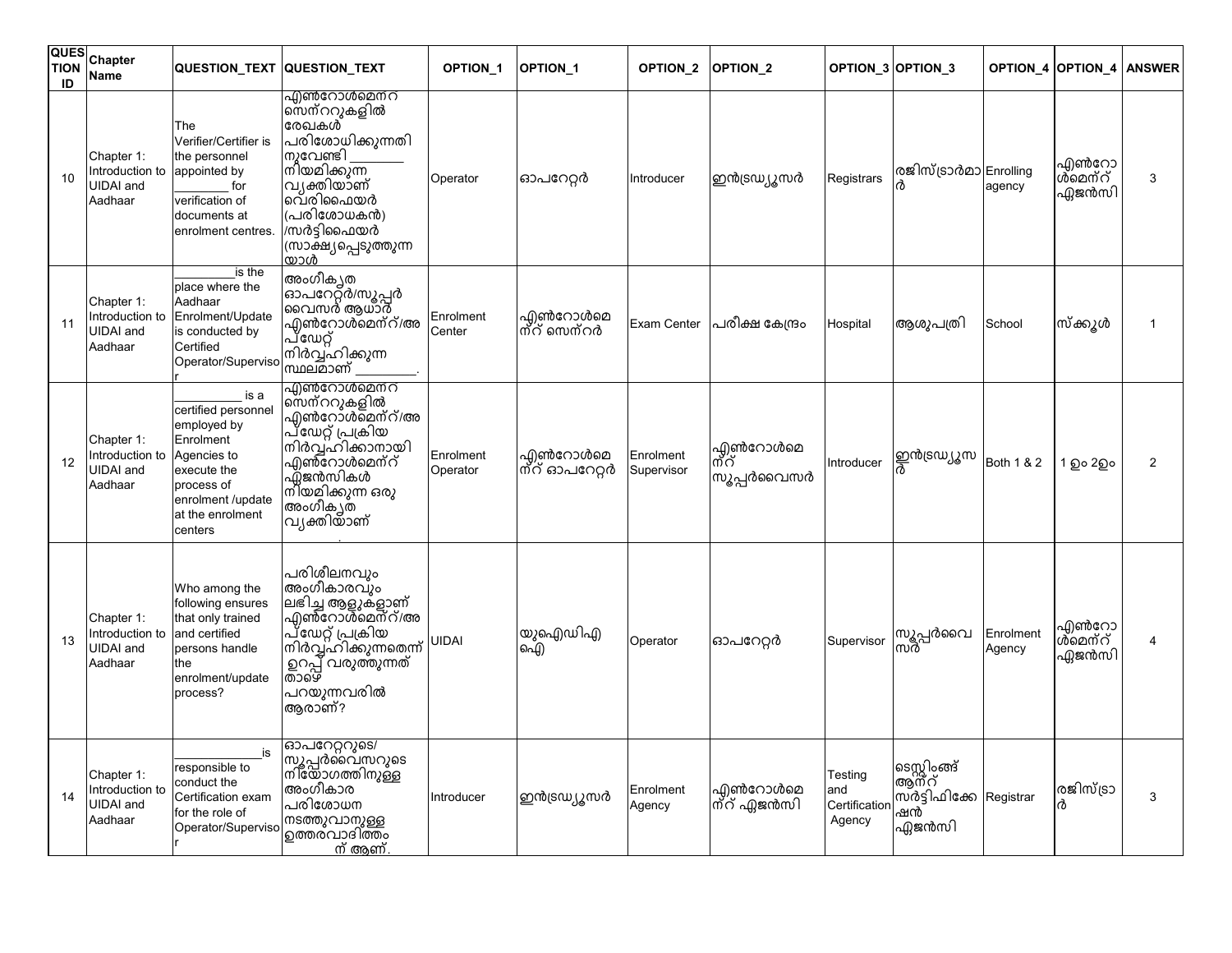| <b>QUES</b><br><b>TION</b><br>ID | Chapter<br><b>Name</b>                                       | QUESTION_TEXT QUESTION_TEXT                                                                                                                                    |                                                                                                                                                                                             | OPTION_1 | OPTION_1 | OPTION_2                                                                                                                                                                                                                                                                           | OPTION <sub>2</sub>                                                                                                                                                                                                         |                     | OPTION_3 OPTION_3                            |                      | <b>OPTION_4 OPTION_4</b>        | <b>ANSWER</b>  |
|----------------------------------|--------------------------------------------------------------|----------------------------------------------------------------------------------------------------------------------------------------------------------------|---------------------------------------------------------------------------------------------------------------------------------------------------------------------------------------------|----------|----------|------------------------------------------------------------------------------------------------------------------------------------------------------------------------------------------------------------------------------------------------------------------------------------|-----------------------------------------------------------------------------------------------------------------------------------------------------------------------------------------------------------------------------|---------------------|----------------------------------------------|----------------------|---------------------------------|----------------|
| 15                               | Chapter 1:<br>Introduction to<br>UIDAI and<br>Aadhaar        | is a<br>person registered<br>with the Registrar<br>and Authority who<br>confirms the<br>identity of a person<br>who does not have<br>any valid POI and<br>POA. | <del>സാധുതയുള്ള</del><br>പിഓ്ഐ്, പിഓഎ<br>.<br>എന്നിവ് ഇല്ലാത്ത<br>ഔളുടെ<br>ഐഡ്ന്റിറ്റി<br>സ്ഥിരീകരിക്കുവാൻ<br>രജിസ്ട്രാറും<br> ആധികാരി്ക<br> വിഭാഗവും രജിസ്റ്റർ<br>ചെയ്യുന്ന<br>വ്യക്തിയാണ് | Operator | ഓപറേറ്റർ | Introducer                                                                                                                                                                                                                                                                         | ഇൻട്രഡ്യൂസർ                                                                                                                                                                                                                 | Enrolling<br>agency | എൺറോളിം  <br> ങ്ങ് ഏജൻസി <mark>Agency</mark> |                      | ഏജൻസി                           | $\overline{2}$ |
| 16                               | Chapter 1:<br>Introduction to<br><b>UIDAI</b> and<br>Aadhaar | is a<br>person registered<br>with the Registrar<br>and Authority who<br>confirms the<br>identity of a person<br>who does not have<br>any valid POI and<br>POA. | സാധുതയുള്ള<br>പിഓ്ഐ്, പിഓഎ<br>എന്നിവ് ഇല്ലാത്ത<br>ഔളുടെ<br>ഐഡ്ന്റിറ്റി<br>സ്ഥിരീകരിക്കുവാൻ<br>രജിസ്ട്രാറും<br>.<br>ആധികാരിക<br>വിഭാഗവും രജിസ്റ്റർ<br>ചെയ്യുന്ന<br>വ്യക്തിയാണ്               | Operator | ഓപറേറ്റർ | Introducer                                                                                                                                                                                                                                                                         | ഇൻട്രഡ <u>്യൂ</u> സർ                                                                                                                                                                                                        | Enrolling<br>agency | എൺറോളിം<br>'ങ് എജൻസി <sup>/Agency</sup>      |                      | ഫ്ലജൻസി                         | 2              |
| 17                               | Chapter 1:<br>Introduction to<br><b>UIDAI</b> and<br>Aadhaar | Who are<br>applicable to can<br>get the Aadhaar<br>Enrolment/Update<br>done?                                                                                   | ആർക്കാണ് ആധാർ<br>എ്ൺറോൾമെന്റ്/അ<br>പ്ഢേറ്റ് നിർവ്വഹണം<br>ബാധക്മാകുന്നത് ?                                                                                                                   | Operator | ഓപറേറ്റർ | An individual<br>who has<br>resided in<br>India for a<br>period or<br>periods<br>amounting in<br>all to one<br>hundred and<br>eighty-two<br>days (182) or<br>more in the<br>twelve<br>months<br>immediately<br>preceding the<br>date of<br>application<br>for Aadhaar<br>enrolment | ആധാർ<br>എൺറോൾമെ<br>ന്റ് അപേക്ഷ<br>സ്രമർപ്പിക്കുന്നതി<br>ന്റെ<br>തൊട്ടുമുമ്പുള്ള<br>പന്ത്രണ്ട്<br>മാസങ്ങളിൽ<br>മൊത്തം നൂറ്റി<br>എൺ<br>പ്ത്തിരണ്ട് (182)<br>ദിവസങ്ങളോ<br>അതിൽകൂടുത<br>ലോ ഇന്ത്യയിൽ<br>താമസ്മാക്കിയ<br>വൃക്തി. | <b>NRI</b>          | <b>NRI</b>                                   | None of the<br>above | മുകളിൽ<br>പറഞ്ഞ<br>തൊന്നുമ<br>읪 | $\overline{2}$ |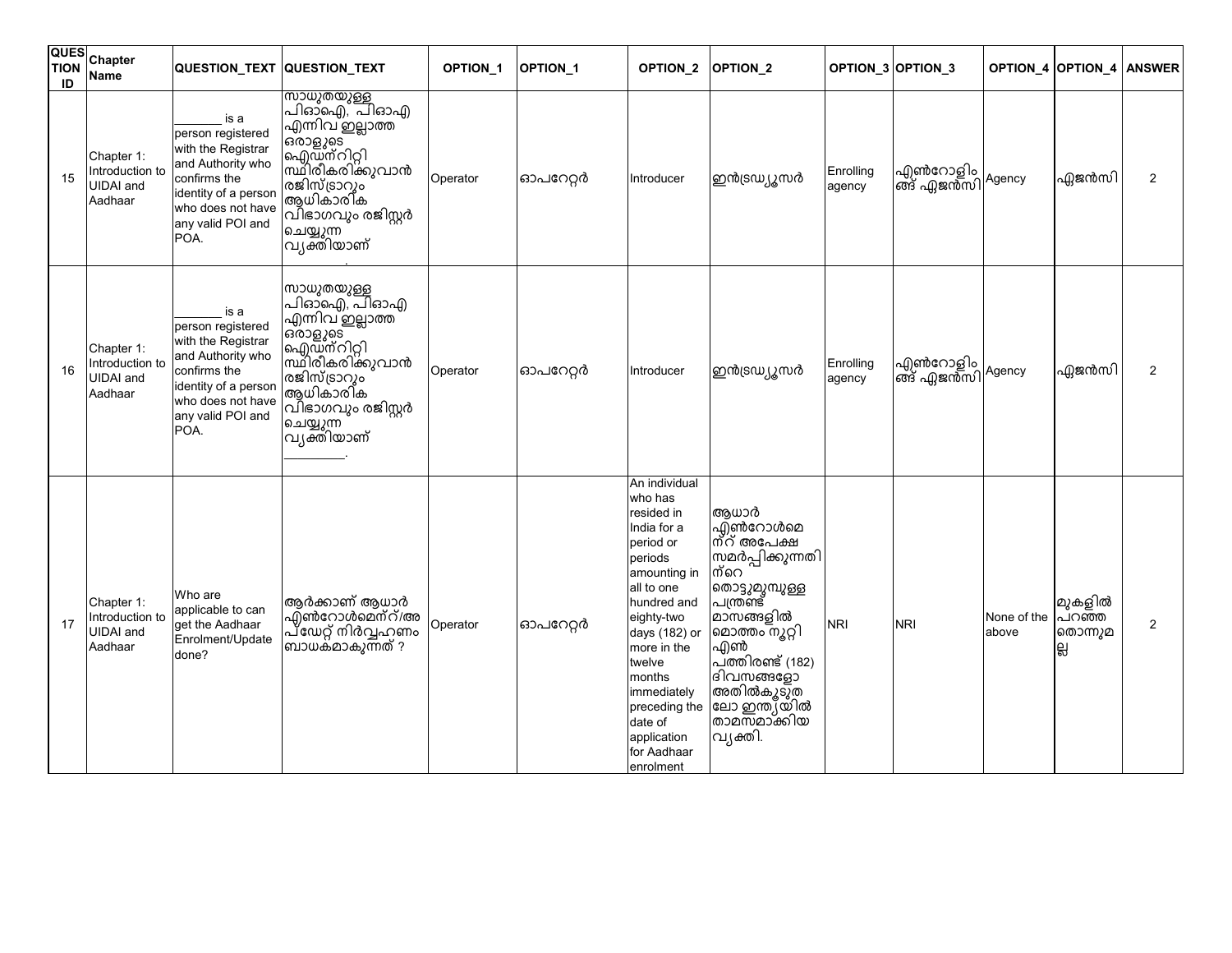| <b>QUES</b><br><b>TION</b><br>ID | Chapter<br>Name                                              |                                                                                                                                                                                                                                                  | QUESTION_TEXT QUESTION_TEXT                                                                                                                                                                                                                                          | OPTION_1                                                       | OPTION_1                                                              | <b>OPTION 2</b>                               | OPTION <sub>2</sub>                                                        |                                                    | OPTION_3 OPTION_3                                  |                      | <b>OPTION 4 OPTION 4</b>     | <b>ANSWER</b> |
|----------------------------------|--------------------------------------------------------------|--------------------------------------------------------------------------------------------------------------------------------------------------------------------------------------------------------------------------------------------------|----------------------------------------------------------------------------------------------------------------------------------------------------------------------------------------------------------------------------------------------------------------------|----------------------------------------------------------------|-----------------------------------------------------------------------|-----------------------------------------------|----------------------------------------------------------------------------|----------------------------------------------------|----------------------------------------------------|----------------------|------------------------------|---------------|
| 18                               | Chapter 1:<br>Introduction to<br><b>UIDAI</b> and<br>Aadhaar | Enrolment<br>Identification<br>Number (EID) is<br>-digit number<br>allocated to<br>residents at the<br>time of enrolment.                                                                                                                        | എൺറോൾമെന്റ്<br>ചെയ്യുന്ന സമയത്ത്<br>lനിവാസികൾക്ക്<br>അനുവദിച്ചേകുന്ന<br>അക്കങ്ങളുള്ള<br>നമ്പറാണ്<br>എൺറോൾമെന് <b>റ്</b><br>ഐഡന്റിഫിക്കേഷൻ<br>നമ്പർ.                                                                                                                  | 10                                                             | 10                                                                    | 12                                            | 12                                                                         | 15                                                 | 15                                                 | 28                   | 28                           |               |
| 19                               | Chapter 1:<br>Introduction to<br><b>UIDAI</b> and<br>Aadhaar | Resident is an<br>individual who has<br>resided in India for<br>a period or periods<br>amounting in all to<br>days or more<br>in the twelve<br>months<br>immediately<br>preceding the date<br>of application for<br>Aadhaar<br>Enrolment/Update. | ആധാർ<br>എ്ൺറോൾമെന്റ്<br>അപേക്ഷ<br>സമർപ്പിക്കുന്നതിന്റെ<br><sup>l</sup> തൊട്ടുമുമ്പുള്ള<br>പന്ത്രണ്ട് മാസങ്ങളിൽ<br>മൊത്തം<br>ദിവസങ്ങൾ<br>അല്ലെങ്കിൽ<br>അതിൽകൂടുതൽ<br>ദിവസങ്ങൾ<br>ഇന്ത്യയ <u>ി</u> ൽ<br>താമസമാക്കിയ<br>വ്യക്തിയെയാണ്<br>നിവാസി എന്ന്<br>വിളിക്കുന്നത്. | 32                                                             | 32                                                                    | 61                                            | 61                                                                         | 123                                                | 123                                                | 182                  | 182                          |               |
| 20                               | Chapter 1:<br>Introduction to<br><b>UIDAI</b> and<br>Aadhaar | Which of the<br>following contact<br>numbers can a<br>resident call for<br>resolutions to their<br>concerns or<br>grievances related<br>to Aadhaar?                                                                                              | ആധാറുമായി<br> ബന്ധപ്പെട്ട<br> ഉത്കണ്ഠകളുടെയും<br>പരാതികളുടെയും<br>പരിഹാരത്തിനുവേ<br> ണ്ടി ഒരു നിവാസിക്ക്<br>വിളിക്കാവുന്ന<br>സമ്പർക്ക നമ്പർ താഴെ<br>പറയുന്നവയിൽ<br>ഏതാണ്?                                                                                            | 1947                                                           | 1947                                                                  | 2009                                          | 2009                                                                       | 140                                                | 140                                                | 108                  | 108                          |               |
| 21                               | Chapter 1:<br>Introduction to<br><b>UIDAI</b> and<br>Aadhaar | Aadhaar is unique<br>because                                                                                                                                                                                                                     | ആധാർ അനന്യമാണ്<br>കാരണം                                                                                                                                                                                                                                              | No two<br>residents will<br>have the same<br>Aadhaar<br>number | രണ്ട്<br>നിവാസികൾക്ക്<br>ഒരേ ആധാർ<br>നമ്പർ<br>ഉണ്ടായിരിക്കു<br>കയില്ല | A family can<br>get a unique<br>recognized ID | ഒരു<br>കുടുംബത്തിന്<br>അ്ന്ന്യമായ ഒരു<br>അംഗീ്ക്യത<br> ഐഡി<br> ലഭിക്കുന്നു | A person<br>can avail<br>two<br>Aadhaar<br>numbers | ഒരാൾക്ക്<br>രണ്ട് ആധാർ<br>നമ്പറുകൾ<br>ലഭ്യമാക്കാം. | None of the<br>above | ഇപ്പറ<br>ഞ്ഞതൊ<br>ന്നുമല്ല   | 1             |
| 22                               | Chapter 1:<br>Introduction to<br><b>UIDAI</b> and<br>Aadhaar | Which of the<br>following is NOT a<br>component of<br>enrollment setup?                                                                                                                                                                          | താഴെ<br>പറയുന്നവയിൽ<br>ഏതാണ്<br>എ്ൺറോൾമെന്റ്<br>രു്പീകരണത്തിന്റെ<br><u>ഭാഗമല്ലാത്തത്</u>                                                                                                                                                                             | Computer                                                       | ക്ത്വ്യൂട്ടർ                                                          | <b>Biometric</b><br>device                    | ബയോമെട്രിക്<br>ഡിവൈസ്                                                      | Bomb<br>detector                                   | ബോംമ്പ്<br>൘൮ഀഀ൶ഁಽ൪                                | Iris scanner         | കൃഷ്ണമ<br> ണിയുടെ<br>സ്കാ്നർ | 3             |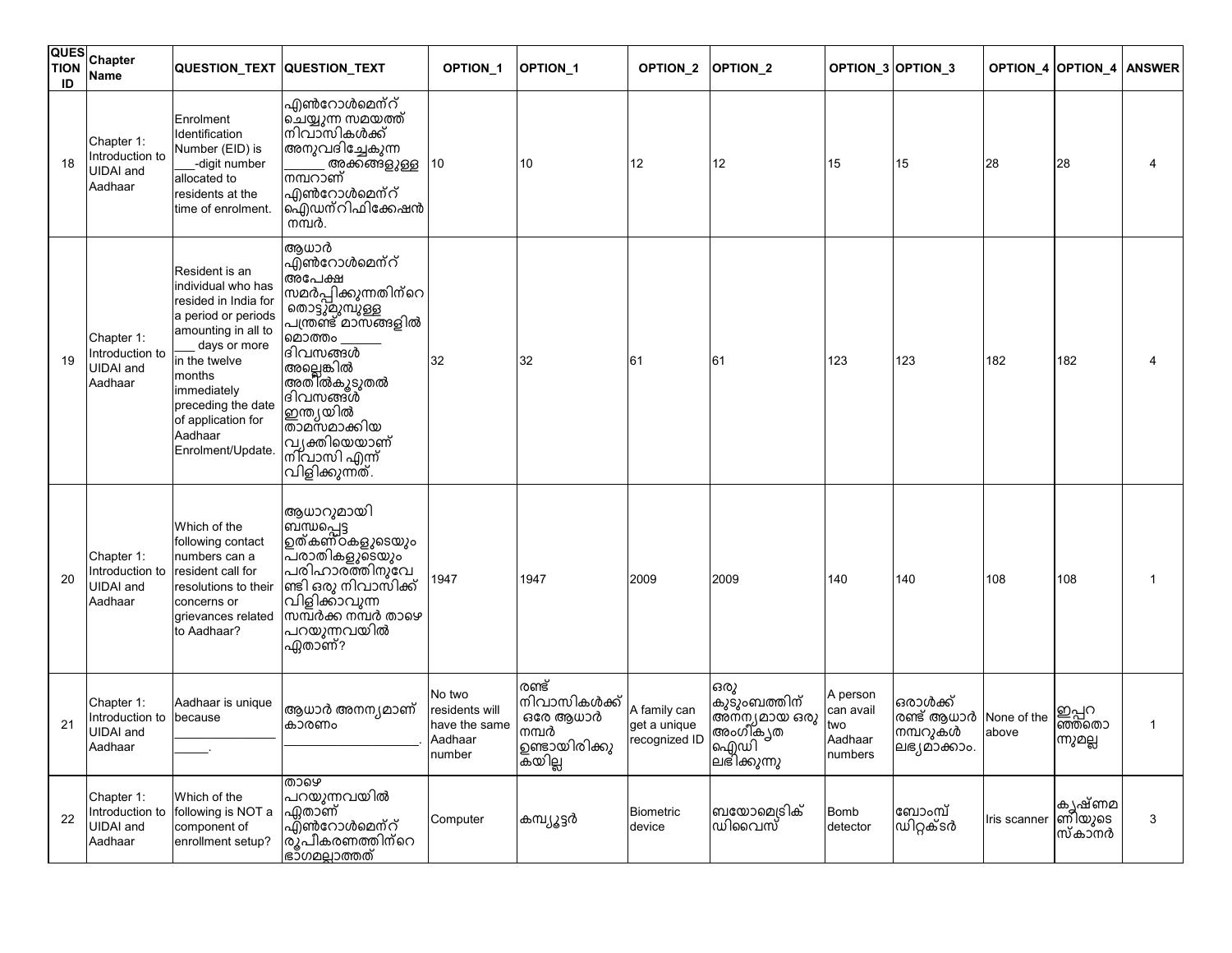| ID | QUES Chapter<br><b>Name</b>                                  | QUESTION_TEXT QUESTION_TEXT                                                                                                                  |                                                                                                             | OPTION_1                                                      | OPTION_1                                                   | OPTION_2                                                                                                            | OPTION <sub>2</sub>                                                                                                |                                                         | OPTION_3 OPTION_3                                          | OPTION_4                                                                                                        | OPTION_4                                                                                 | <b>ANSWER</b>  |
|----|--------------------------------------------------------------|----------------------------------------------------------------------------------------------------------------------------------------------|-------------------------------------------------------------------------------------------------------------|---------------------------------------------------------------|------------------------------------------------------------|---------------------------------------------------------------------------------------------------------------------|--------------------------------------------------------------------------------------------------------------------|---------------------------------------------------------|------------------------------------------------------------|-----------------------------------------------------------------------------------------------------------------|------------------------------------------------------------------------------------------|----------------|
| 23 | Chapter 1:<br>Introduction to<br><b>UIDAI</b> and<br>Aadhaar | Which of the given<br>is true about<br>Aadhaar?                                                                                              | ആധാറുമായി<br>ബ്ന്ധപ്പെട്ട് താഴെ<br>'പറയുന്ന്വയിൽ<br>ഏതാണ് ശരി?                                              | An individual<br>can obtain<br>multiple<br>Aadhaar<br>numbers | ഒരാൾക്ക്<br>ഒന്നിലേറെ<br>ആധാർ<br>നമ്പറുകൾ<br>തരപ്പെടുത്താം | Aadhaar<br>collects<br>financial<br>information of<br>residents                                                     | നിവാസികളുടെ<br>സാമ്പത്തിക്<br>വിവരങ്ങളാണ്<br>ആധാർ<br>ശേഖരിക്കുന്നത്                                                | Aadhaar<br>can be<br>used as<br>Proof of<br>Citizenship | പൗരത്വത്തി<br>നുള്ള<br>തെളിവായി<br>ആധാർ<br>ഉപയോഗി<br>ക്കാം | Aadhaar<br>enables<br>resident's<br>identification $\infty$<br>subject to<br>successful<br>"Authenticat<br>ion" | നിവാസി<br>ക്ക്<br>നിഷ്പ്ര<br>യാസമാ<br>"ഓതന്റി<br>ക്കേഷൻ"<br>ആധാർ<br>പ്രപ്ത<br>മാക്കുന്നു |                |
| 24 | Chapter 1:<br>Introduction to<br><b>UIDAI</b> and<br>Aadhaar | Aadhaar uses<br>which of the given<br>to uniquely identify<br>the resident?                                                                  | നിവാസിയെ<br>പ്രത്യേകമായി<br> തിരിച്ചറിയാൻ താഴെ<br>പറയുന്നവയിൽ<br>.<br>ഏതിനെയാണ്<br>ആധാർ<br>ഉപയോഗിക്കുന്നത്? | Name and<br>Address of the<br>resident                        | നിവാസിയുടെ<br>പേരും<br>അഡ്രസ്സും                           | Fingerprints                                                                                                        | വിരലടയാളങ്ങ<br>ൾ                                                                                                   | Iris                                                    | കൃഷ്ണമണി Both 2 & 3                                        |                                                                                                                 | 2 & 3                                                                                    |                |
| 25 | Chapter 1:<br>Introduction to<br><b>UIDAI</b> and<br>Aadhaar | Which of the given<br>is true about<br>Aadhaar?                                                                                              | ആധാറുമായി<br>ബ്ന്ധപ്പെട്ട് താഴെ<br>പറയുന്നവയിൽ<br><u>ഏ</u> താണ് ശരി?                                        | It is just<br>another card                                    | മറ്റൊരു കാർഡ്<br> മാത്രമാണത്                               | Will collect<br>and record<br>demographic<br>and biometric<br>information<br>for generation<br>of Aadhaar<br>Number | ആധാർ നമ്പർ<br>ഉണ്ടാക്കുന്നതിനു<br>വേണ്ടി<br>സാമൂഹികവും<br>ശാരീരികവുമാ<br>യ വിവരങ്ങൾ<br>ശേഖരിച്ച്<br>രേഖപ്പെടുത്തും | Aadhaar<br>will replace<br>all other<br><b>IDs</b>      | മറ്റുള്ള<br>ഐഡികളെ<br>എ്ലാം അത്<br>നിഷ്ഫലമാ<br>ക്കും       | Will collect<br>profiling<br>information,<br>such as<br>caste,<br>religion,<br>language                         | ജാതി,<br>മതം.<br>ഭാഷ<br>പോലു<br>ള്ള<br>സംക്ഷി<br>പ്ത<br>വിവര<br>ങ്ങൾ<br>ശേഖരി<br>ക്കും   | $\overline{2}$ |
| 26 | Chapter 1:<br>Introduction to<br><b>UIDAI</b> and<br>Aadhaar | is<br>a document to<br>convey the<br>Aadhaar number<br>to a resident.                                                                        | ഒരു നിവാസിക്ക്<br>ആധാർ നമ്പർ<br>നൽകുവാനുള്ള<br>രേഖയാണ് ____                                                 | Aadhaar letter                                                | ആധാർ ലെറ്റർ                                                | <b>CIDR</b>                                                                                                         | സിഐഡിആർ                                                                                                            | UID                                                     | യുഐഡി                                                      | Aadhaar<br>number                                                                                               | ആധാർ<br>നമ്പർ                                                                            |                |
| 27 | Chapter 1:<br>Introduction to<br><b>UIDAI</b> and<br>Aadhaar | Aadhaar will be<br>used to prove<br>citizenship.                                                                                             | പൗരത്വം<br>തെളിയിക്കുവാനായി<br>ആധാർ<br>൭പയോഗിക്കും                                                          | <b>TRUE</b>                                                   | ശരി                                                        | <b>FALSE</b>                                                                                                        | തെറ്റ്                                                                                                             |                                                         |                                                            |                                                                                                                 |                                                                                          | $\overline{2}$ |
| 28 | Chapter 1:<br>Introduction to<br><b>UIDAI</b> and<br>Aadhaar | Aadhaar will cover<br>all residents of<br>India who are<br>residing in India for<br>180 days from the<br>date of Aadhaar<br>enrolment/update | അധാർ<br>എൺറോൾമെന്റ്/<br>ഇന്ത്യയിൽ<br>താമസിച്ചുവരുന്ന<br> എല്ലാ —<br> നിവാസികൾക്കും<br>ആധാർ ബാധകമാണ്.        | <b>TRUE</b>                                                   | ശരി                                                        | <b>FALSE</b>                                                                                                        | തെറ്റ്                                                                                                             |                                                         |                                                            |                                                                                                                 |                                                                                          |                |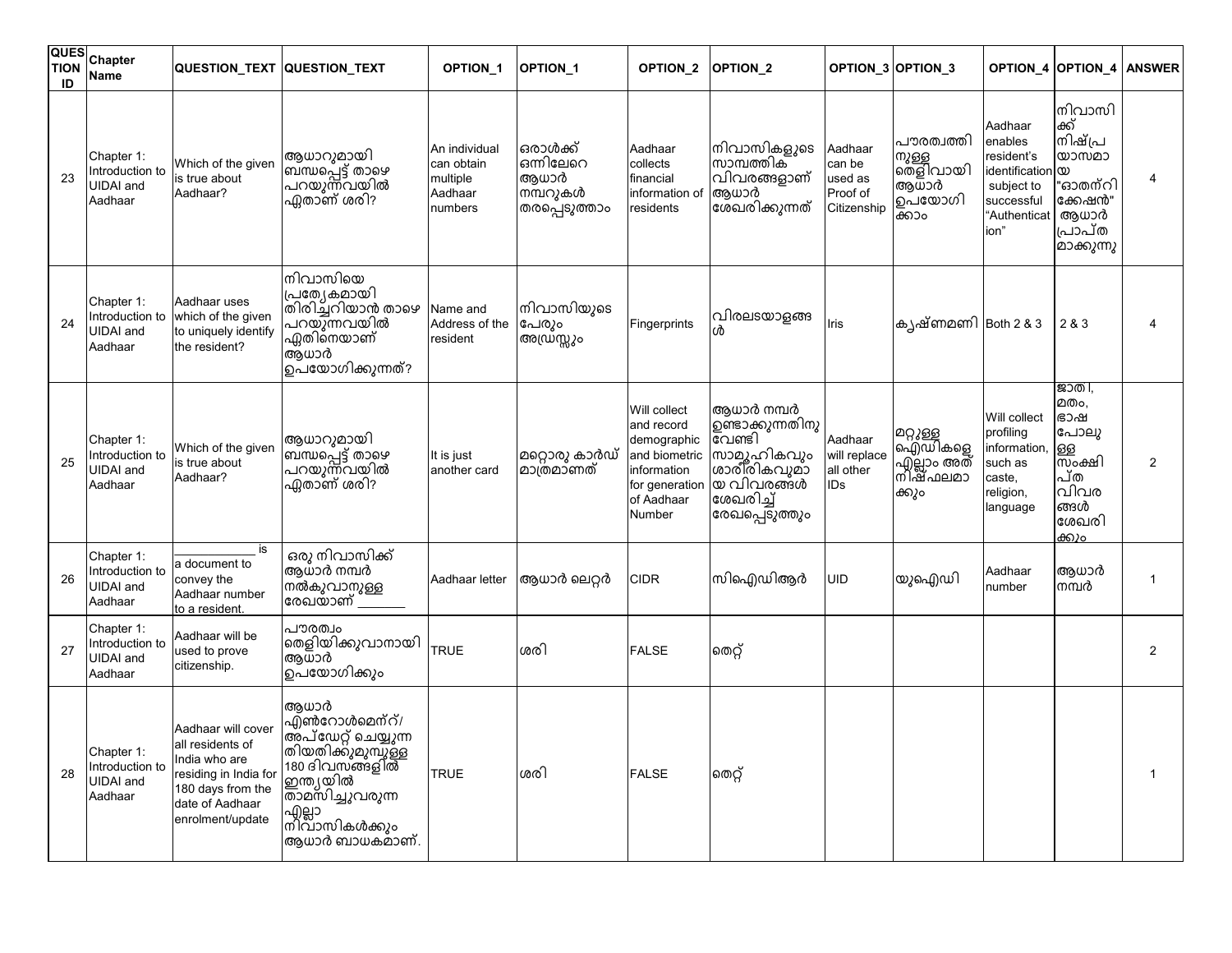| ID | QUES Chapter<br><b>Name</b>                                          |                                                                                                                                                                      | <b>QUESTION TEXT QUESTION TEXT</b>                                                                                                                             | OPTION_1                                | OPTION_1                                      | OPTION_2                                              | OPTION_2                                           |                              | OPTION_3 OPTION_3           | <b>OPTION 4 OPTION 4</b>   |                                              | <b>ANSWER</b>  |
|----|----------------------------------------------------------------------|----------------------------------------------------------------------------------------------------------------------------------------------------------------------|----------------------------------------------------------------------------------------------------------------------------------------------------------------|-----------------------------------------|-----------------------------------------------|-------------------------------------------------------|----------------------------------------------------|------------------------------|-----------------------------|----------------------------|----------------------------------------------|----------------|
| 29 | Chapter 1:<br>Introduction to<br><b>UIDAI</b> and<br>Aadhaar         | The vision of<br><b>UIDAI</b> is to<br>empower<br>residents of India<br>with a unique<br>identity and a<br>digital platform to<br>authenticate<br>anytime, anywhere. | അനന്യമായ<br>സ്വത്വവും ഡിജിറ്റൽ<br>പശ്ചാത്തലവും<br>മുഖേന ഇന്ത്യയിലെ<br>നിവാസികളെ<br>എവിടെയും<br>൶ഁപോഴും<br>പ്രബലരാക്കുക<br>എന്നതാണ്<br>യു്ഐഡിഎഐയുടെ<br> വീക്ഷണം | <b>TRUE</b>                             | ശരി                                           | <b>FALSE</b>                                          | തെറ്റ്                                             |                              |                             |                            |                                              |                |
| 30 | Chapter 1:<br>Introduction to<br><b>UIDAI</b> and<br>Aadhaar         | Aadhaar is a 15-<br>digit number.                                                                                                                                    | 15- അക്കങ്ങളുള്ള<br>നമ്പറാണ് ആധാർ                                                                                                                              | <b>TRUE</b>                             | ശരി                                           | <b>FALSE</b>                                          | തെറ്റ്                                             |                              |                             |                            |                                              | $\overline{2}$ |
| 31 | Chapter 2:<br>Child<br><b>Enrolment Lite</b><br><b>Client Manual</b> | What is the<br>operating system<br>used in Child<br><b>Enrolment Lite</b><br>Client?                                                                                 | ചൈൽഡ് എൻ<br>റോൾമെന്റ്<br>ലൈറ്റ്ക്ലൈന്റ്റിൽ<br> ഉപയോഗ്1്ക്കുന്ന<br> <br>ဆြဲ႕ျဧဂဌါတီ (၈)<br>ကြ <u>ူစာ</u> ၏                                                      | Windows                                 | വിൻഡോസ്                                       | iOS                                                   | ഐഓഎസ്                                              | Linux                        | ലിനക്സ്                     | Android                    | ആ<br>സ്ത്രോ<br>യിട്                          |                |
| 32 | Chapter 2:<br>Child<br><b>Enrolment Lite</b><br><b>Client Manual</b> | What are the<br>documents to be<br>collected for<br>enrolment in Child<br><b>Enrolment Lite</b><br>Client?                                                           | ചൈൽഡ് എൻ<br>റോൾമെന്റ്<br> ലൈറ്റ്ക്ലി്ലെറ്റ്റിൽഎൻ<br>  റോൾ ചെയ്യുന്നതിനു<br>വേണ്ടി ശേഖ്രിക്കുന്ന<br>രേഖകൾ<br>ഏതൊക്കെയാണ്?                                       | <b>POI</b>                              | പി ഓ ഐ                                        | <b>POA</b>                                            | പി ഓ എ                                             | <b>POR</b>                   | പി ഓ ആർ                     | None of<br>these           | ഇതൊന്നു<br>உவு                               | 3              |
| 33 | Chapter 2:<br>Child<br><b>Client Manual</b>                          | Who can get<br>enrolled in Child<br>Enrolment Lite Enrolment Lite<br>Client?                                                                                         | ചൈൽഡ് എൻ<br>റോൾമെന്റ്<br>ലൈറ്റ്ക്ലൈന്റ്റിൽ<br>ആർക്കാണ് 'എൻ<br>റോൾ ചെയ്യാൻ<br>കഴിയുക?                                                                           | children less<br>than 5 years of<br>age | അഞ്ചു<br>വയസ്സിൽ<br>താഴെയുള്ള<br>കുട്ടികൾക്ക് | children more<br>than 5 years<br>of age               | അഞ്ചു<br>വയസ്സിനു<br>മുകള് ലുള്ള<br>ക്ൂട്ടികശ്ക്ക് | Any age                      | എത്ര<br>വയസ്സിലും           | None of<br>these           | ഇതൊന്നു<br>മല്ല                              |                |
| 34 | Chapter 2:<br>Child<br><b>Enrolment Lite</b><br><b>Client Manual</b> | Name the device<br>used for enrolment<br>in Child Enrolment<br>Lite Client?                                                                                          | ചൈൽഡ് എൻ<br>റോൾമെന്റ്<br>'ലൈറ്റ്ക്ലൈന്റ്റിൽ<br> ഉപയോഗ്1ക്കുന്ന<br>ഉപകരണം ഏ്താണ്?                                                                               | Tablet                                  | ടാബ് ലറ്റ്                                    | Laptop                                                | ലാപ്ടോപ്                                           | Desktop                      | ഡെസ്ക്ടോ<br>പ്              | None of<br>these           | ഇതൊന്നു<br>உது                               |                |
| 35 | Chapter 2:<br>Child<br><b>Enrolment Lite</b><br><b>Client Manual</b> | How is the packet<br>uploaded from<br><b>Child Enrolment</b><br>Lite Client ?                                                                                        | എങ്ങനെയാണ്<br>മൈൽഡ് എൻ<br>റോൾമെന്റ്<br> ലൈറ്റ്ക്ലൈന്റ്റിൽ<br> നിന്നും പ്ാക്കറ്റ് അപ്<br>ലോഡ് ചെയ്യുന്നത്?                                                      | Through SFTP                            | എസ് എഫ് ടി<br>പ്ി യിലുടെ                      | Upload option<br>in Child<br>Enrolment<br>Lite Client | സി ഇ എല്ലിന്റെ<br>അപ്പോ്ഡ്<br>ഓപ് ഷൻ               | Upload<br>Portal             | അപ് ലോഡ്<br>പോർട്ടൽ         | None of<br>these           | ഇതൊന്നു<br>உவு                               | $\overline{c}$ |
| 36 | Chapter 2:<br>Child<br><b>Enrolment Lite</b><br><b>Client Manual</b> | Which of the<br>following is a<br>feature of Child<br><b>Enrolment Lite</b><br>Client ?                                                                              | ചൈൽഡ് <u>എ</u> ൻ<br>റോൾമെന്റ് ലൈറ്റ്<br> ക്ലൈന്റ്റിന്ുള്ള ഒ്രു<br> പ്രത്വ്കത എ്ന്താണ്?                                                                         | Child<br>Enrollment                     | കുട്ടികളുടെ<br>എ്ൻ റോൾമെന്റ്                  | Information<br>sharing<br>consent                     | വിവരങ്ങൾ<br>പങ്കുവയ്ക്കൽ                           | Demograph വിവരം<br>ic update | ജനസംഖ്യ<br>രേഖപെടു<br>ത്തുക | <b>Biometric</b><br>update | ബയോമെ<br>ട്രിക്<br>വിവരം<br>രേഖപെ<br>ടാത്താക | 1              |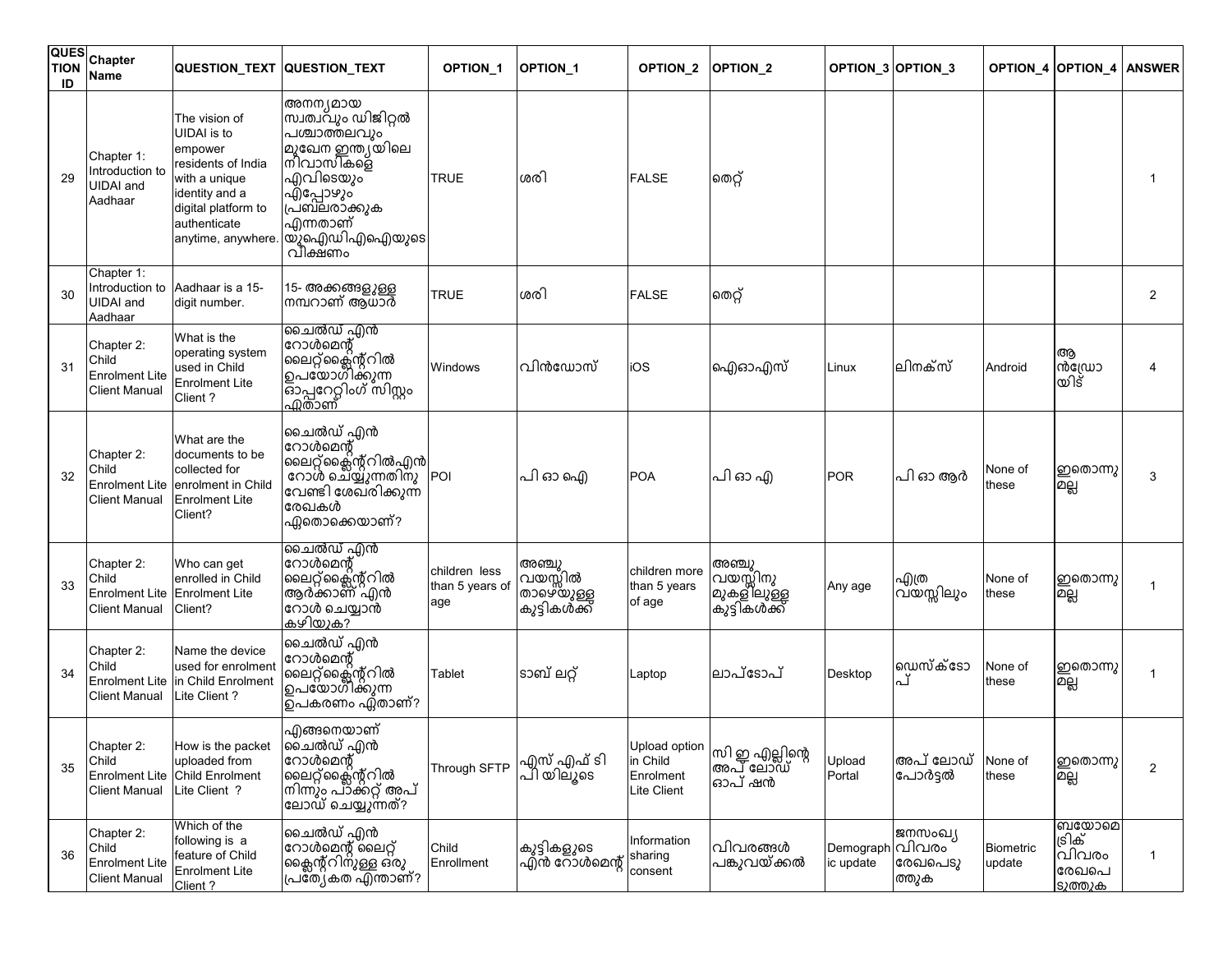| <b>QUES</b><br><b>TION</b><br>ID | Chapter<br><b>Name</b>                                                    | QUESTION_TEXT QUESTION_TEXT                                                                                     |                                                                                                                                    | OPTION_1             | <b>OPTION 1</b>                 | OPTION_2                                               | <b>OPTION 2</b>                                     |                                                                   | OPTION_3 OPTION_3                                       |                           | OPTION_4 OPTION_4                            | <b>ANSWER</b>  |
|----------------------------------|---------------------------------------------------------------------------|-----------------------------------------------------------------------------------------------------------------|------------------------------------------------------------------------------------------------------------------------------------|----------------------|---------------------------------|--------------------------------------------------------|-----------------------------------------------------|-------------------------------------------------------------------|---------------------------------------------------------|---------------------------|----------------------------------------------|----------------|
| 37                               | Chapter 2:<br>Child<br>Enrolment Lite needs to be<br><b>Client Manual</b> | During enrolment<br>in Child Enrolment<br>Lite Client .tablet<br>connected to<br>internet                       | ചൈൽഡ് എൻ<br> റോൾമെന്റ്<br>ലൈറ്റ്ക്ലൈന്റ്റിൽഎൻ<br>റോൾ ചെ്യ്യൂമ്പോശ്<br>ടാബ് ലറ്റ്<br>ഇന്റ്റർനെറ്റുമായി<br>ഩ൘ഀഺഽൔൎഩഩഁ൦               | Yes                  | അതെ                             | No                                                     | இது                                                 | Child<br>Enrolment<br><b>Lite Client</b><br>also works<br>offline | സി ഇ എൽ<br>പവർത്തി<br>ക്കുന്നത്<br>ഓ്ഫ്<br>ലൈനിൽ<br>ആണ് | None of<br>these          | ഇതൊന്നു<br>മല്ല                              |                |
| 38                               | Chapter 2:<br>Child<br><b>Enrolment Lite</b><br><b>Client Manual</b>      | Can child get<br>enrolled if<br>aadhaars of both<br>parents are<br>unavailable?                                 | മാതാപിതാക്കളുടെ<br>ആധാർ<br> ലഭ്യമല്ലെങ്കിലും<br> കുട്ടിക്ക് എൻ റോൾ<br> ചെയ്യാൻ കഴിയുമോ?                                            | No                   | ஜ                               | Yes                                                    | അതെ                                                 |                                                                   |                                                         |                           |                                              |                |
| 39                               | Chapter 2:<br>Child<br><b>Enrolment Lite</b><br><b>Client Manual</b>      | If the name of<br>child is not<br>available what can<br>be used in name<br>option ?                             | കുട്ടിയുടെ പേര്<br>.<br>ലഭ്യമല്ലെങ്കിൽ<br>പേരിന്റെ സ്ഥാനത്ത്<br>എന്ത് ചേരക്കും?                                                    | Can be left<br>blank | ഒന്നും<br>രേഖ്പ്പെടുത്തേ<br>ണ്ട | Baby<br>one/two/<br>of <mother<br>name&gt;</mother<br> | കുട്ടിയുടെ<br>മാ്താവിന്റെയോ<br>പിതാവിന്റെയോ<br>പേര് | only<br>mother's<br>name                                          | മാതാവിന്റെ<br>പേര് മാത്രം                               | only<br>father's<br>name  | പിതാവി<br>ന്റെ പേര്<br>മാത്രം                | $\overline{2}$ |
| 40                               | Chapter 2:<br>Child<br><b>Enrolment Lite</b><br><b>Client Manual</b>      | Whose<br>photograph is<br>captured in Child<br><b>Enrolment Lite</b><br>Client?                                 | ചൈൽഡ് എൻ<br>റോൾമെന്റ്<br>ലൈറ്റ്ക്ലൈന്റ്റിൽ<br>ആരുടെ<br>ഫോട്ടോയാണ്<br>എടുക്കേണ്ടത്?                                                 | Mother's             | മാതാവിന്റെ                      | Father's                                               | പിതാവിന്റെ                                          | Operator's                                                        | ഓപ്പറേറ്ററു                                             | Child                     | കുട്ടിയുടെ                                   |                |
| 41                               | Chapter 2:<br>Child<br><b>Enrolment Lite</b><br><b>Client Manual</b>      | For<br>acknowledgement<br>of EID, what<br>communication<br>method is used in<br>Child Enrolment<br>Lite Client? | ചൈൽഡ് എൻ<br>റോൾമെന്റ്<br> ലൈറ്റ്ക്ലെക്സ്റ്റ്റിൽ ഇ<br> ഐ ഡി ര്സിത്<br> ലഭിക്കുന്നതിനു<br>വേണ്ടി ഏത്<br>രീതിയാണ്<br>ഉപയോഗിക്കേണ്ടത്? | Mobile number        | മൊബൈൽ<br>നമ്പർ                  | Email                                                  | ഇ-മെയിൽ                                             | <b>Ack Print</b>                                                  | രസീത് പ്രിന്റ്                                          | Both<br>mobile &<br>email | മൊബൈ<br>ലും<br> ഇമെയി<br>ൽ<br>സംവിധാ<br>നവും |                |
| 42                               | Chapter 2:<br>Child<br><b>Enrolment Lite</b><br><b>Client Manual</b>      | Single finger print<br>scanner device<br>can be used with<br><b>Child Enrolment</b><br>Lite Client.             | ചൈൽഡ് എൻ<br>റോൾമെന്റ്<br> ലൈറ്റ്ക്ലൈന്റ്റിൽ<br>ഒരൊ്റ്റ കൈ വിരൽ<br> മാത്രം`പതിപ്പിക്കുന്ന<br>സ്കാനർ<br>ഉപയോഗിക്കാമോ?                | Yes                  | അതെ                             | No                                                     | ഇല്ല                                                |                                                                   |                                                         |                           |                                              |                |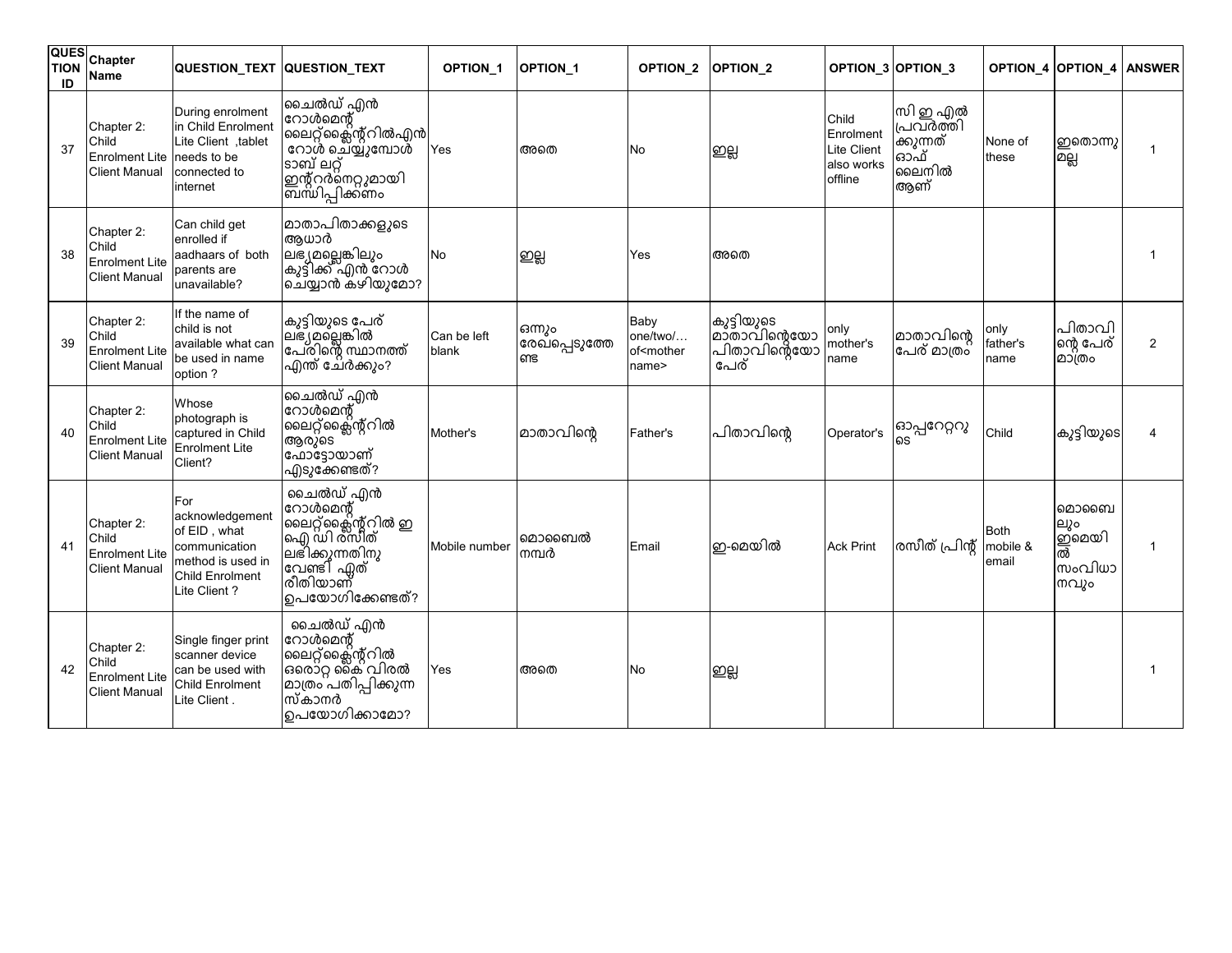| QUES<br><b>TION</b><br>ID | Chapter<br><b>Name</b>                                               | QUESTION_TEXT QUESTION_TEXT                                                                 |                                                                                                                                 | OPTION_1                                  | OPTION <sub>1</sub>                                          | OPTION_2                                          | OPTION <sub>2</sub>                                 |                                                   | OPTION_3 OPTION_3                                 |                                                                                                      | <b>OPTION_4 OPTION_4 ANSWER</b>                                                              |   |
|---------------------------|----------------------------------------------------------------------|---------------------------------------------------------------------------------------------|---------------------------------------------------------------------------------------------------------------------------------|-------------------------------------------|--------------------------------------------------------------|---------------------------------------------------|-----------------------------------------------------|---------------------------------------------------|---------------------------------------------------|------------------------------------------------------------------------------------------------------|----------------------------------------------------------------------------------------------|---|
| 43                        | Chapter 2:<br>Child<br><b>Enrolment Lite</b><br><b>Client Manual</b> | How<br>acknowlegement<br>EID is<br>communicated in<br>Child Enrolment<br>Lite Client?       | എങ്ങനെയാണ്<br> ലൈൽഡ് <u>എ</u> ൻ<br>റോൾമെന്റ്<br> ലൈറ്റ്ക്ലെക്സ്റ്റിൽ ഇ<br>ഐ ഡി<br>ബന്ധപ്പെടുത്തുന്നത്?                          | Resident will<br>get a call from<br>UIDAI | നിവാസിക്ക്<br>യുഐഡിഎ<br>ഐ്) യ്ിൽ<br>നിന്നും കോൾ<br>∣ലഭിക്കും | Resident will<br>get a<br>confirmation<br>by post | നിവാസിക്ക്<br>വാട്സ് ആപ്പിൽ<br>വിവരങ്ങൾ<br>ലഭിക്കും | Resident<br>wil get an<br>acknowled<br>gment slip | നിവാസിക്ക്<br>എൻ<br>റോൾമെന്റ്<br>സിപ്<br>ലഭിക്കും | Resident<br>will get an<br>acknowledg<br>ment<br>message<br>on the<br>registered<br>mobile<br>number | നിവാസി<br>ക്ക്<br>രജിസ്റ്റർ<br>ചെയ്തി<br>3868<br>മൊബൈ<br>ൽ<br>നമ്പറിൽ<br>സന്ദേശം<br>ലഭിക്കും | 4 |
| 44                        | Chapter 2:<br>Child<br><b>Enrolment Lite</b><br><b>Client Manual</b> | Biometric<br>authentication is<br>necessary for<br>operator login?                          | ബയോമെട്രിക്<br>ഉപകരണം ഇല്ലാതെ<br>ചൈൽഡ് എൻ്<br>റോൾമെന്റ്<br>ലൈറ്റ്ക്ലൈന്റ്റിൽ<br>പ്രവർത്തിക്കാൻ<br><u>കഴിയുമോ?</u>               | TRUE                                      | അതെ                                                          | <b>FALSE</b>                                      | ഇല്ല                                                |                                                   |                                                   |                                                                                                      |                                                                                              |   |
| 45                        | Chapter 2:<br>Child<br><b>Enrolment Lite</b><br><b>Client Manual</b> | Which of these are<br>mandatory fields in<br>Demographic<br>Information?                    | ജനസംഖ്യാപരമായ<br>വിവര<br>ശേഖരണത്തിനായി<br>ഫിതൊക്കെ<br>വിവരങ്ങൾ<br>അത്യാവശ്യമാണ്?                                                | Name                                      | പേര്                                                         | Age                                               | വയസ്സ്                                              | Gender                                            | ലിംഗം                                             | All of the<br>Above                                                                                  | മുകളിൽ<br>പറഞ്ഞ<br>എല്ലാം                                                                    | 4 |
| 46                        | Chapter 2:<br>Child<br><b>Enrolment Lite</b><br><b>Client Manual</b> | Is the address<br>being captured in<br>enrolment through<br>Child Enrolment<br>Lite Client? | ചൈൽഡ് എൻ<br>റോൾമെന്റ്<br>ലൈറ്റ്ക്ലൈന്റ്റിൽ<br>മേൽവില്ാസം<br>പിടിച്ചെടുക്കാൻ<br>കഴിയുമോ?                                         | <b>NO</b>                                 | ഇല്ല                                                         | YES                                               | അതെ                                                 |                                                   |                                                   |                                                                                                      |                                                                                              |   |
| 47                        | Chapter 2:<br>Child<br><b>Enrolment Lite</b><br><b>Client Manual</b> | For enrolment of<br>child, availability<br>of whose aadhaar<br>number is<br>mandatory ?     | ഒരു കുട്ടിയെ എൻ<br>റോൾ<br> ചെയ്യിക്കുമ്പോൾ<br>ആരുടെ ആധാർ<br>അണ്<br>നിർബന്ധമായും<br>വേണ്ടത്?                                     | Mother's                                  | മാതാവിന്റെ                                                   | Father's                                          | പിതാവിന്റെ                                          | Gaurdian                                          | ചുമതലപ്പെട്ട<br>ആ്ളിന്റെ                          | Either of<br>option 1 & 2                                                                            | ഒന്ന്<br> അല്ലെങ്കി<br> ൽ രണ്ട്                                                              | 4 |
| 48                        | Chapter 2:<br>Child<br><b>Enrolment Lite</b><br><b>Client Manual</b> | Is any local<br>language<br>configurable in<br>Child Enrolment<br>Lite Client?              | ചൈൽഡ് എൻ<br>റോൾമെന്റ്<br>ലൈറ്റ്ക്ലൈന്റ്റിൽ<br>ഏത്െ <b>കിലൂ</b> ്<br>പ്രാദേശിക് ഭാഷ<br> <br>സജ്ജീകരിച്ച്<br>ပြုပါများ (မေးမေးမေး | <b>NO</b>                                 | ஜ்                                                           | <b>YES</b>                                        | അതെ                                                 |                                                   |                                                   |                                                                                                      |                                                                                              |   |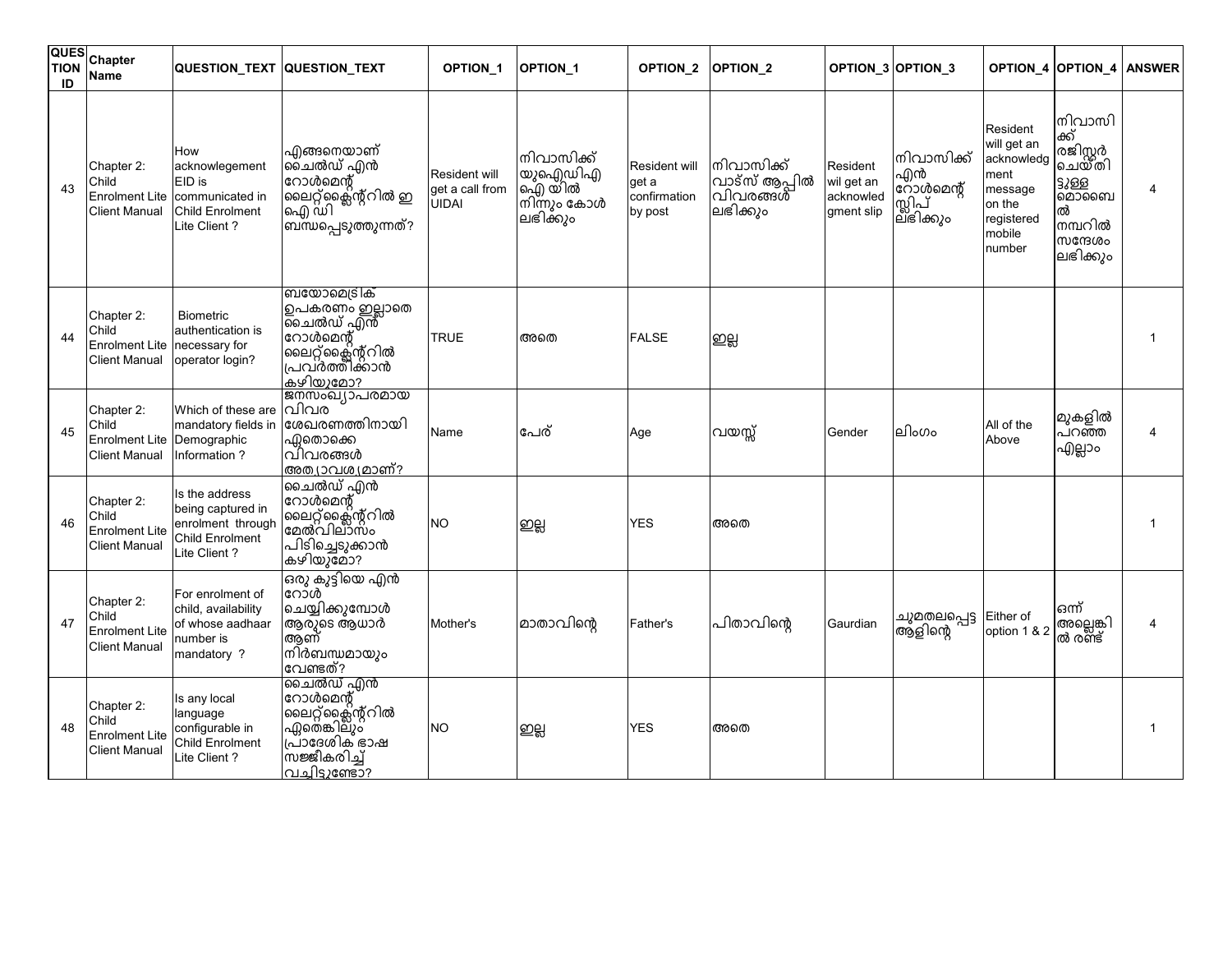| <b>QUES</b><br><b>TION</b><br>ID | Chapter<br>Name                                                      |                                                                                                                                                                                                | QUESTION_TEXT QUESTION_TEXT                                                                                                                     | OPTION_1             | OPTION <sub>1</sub>                           | OPTION_2                           | <b>OPTION 2</b>                             |                                 | OPTION_3 OPTION_3                                    |                  | <b>OPTION 4 OPTION 4</b> | <b>ANSWER</b>  |
|----------------------------------|----------------------------------------------------------------------|------------------------------------------------------------------------------------------------------------------------------------------------------------------------------------------------|-------------------------------------------------------------------------------------------------------------------------------------------------|----------------------|-----------------------------------------------|------------------------------------|---------------------------------------------|---------------------------------|------------------------------------------------------|------------------|--------------------------|----------------|
| 49                               | Chapter 2:<br>Child<br><b>Enrolment Lite</b><br>Client Manual        | Can child get<br>enrolled in Child<br><b>Enrolment Lite</b><br>Client if only<br>aadhaars of both<br>the parents are<br>available, but both<br>the parents are<br>not physically<br>avilable ? | മാതാപിതാക്കളുടെ<br>ആധാർ<br> ലഭ്യമല്ലെങ്കിലും<br> മാതാപിതാക്കൾ<br>വന്നിട്ടില്ലെങ്കിലും<br>കുട്ടിക്ക് എൻ റോൾ<br>ചെയ്യാൻ കഴിയുമോ?                  | Yes                  | അതെ                                           | <b>NO</b>                          | ഇല്ല                                        |                                 |                                                      |                  |                          | 2              |
| 50                               | Chapter 2:<br>Child<br><b>Enrolment Lite</b><br>Client Manual        | <b>Which Biometric</b><br>authetication is<br>used in Child<br><b>Enrolment Lite</b><br>Client?                                                                                                | ഫ്ലത് ബയോമെട്രിക്<br>സ്വിശേഷതയാണ്<br> ചൈൽഡ് എൻ<br>റോൾമെന്റ്<br> ലൈറ്റ്ക്ലൈന്റ്റിൽഉപ<br> യോഗിക്കുന്നത്?                                          | Iris                 | കൺപടലം                                        | Fingerprint                        | കൈവിരലുകൾ                                   | <b>OTP</b>                      | ഓ ടി പി                                              | None of<br>these | ഇതൊന്നു<br>உ்            | 2              |
| 51                               | Chapter 2:<br>Child<br>Enrolment Lite<br>Client Manual               | Does Child<br><b>Enrolment Lite</b><br>Client support Iris<br>scan devices for<br>Authentication?                                                                                              | ചൈൽഡ് എൻ<br>റോൾമെന്റ്<br> ലൈറ്റ്ക്ലൈന്റ്റിൽക<br>ൺപ്ടലത്തിന്റെ<br>സ്കാൻ ചെയ്യുന്ന<br>ഉപകരണത്തിന്റെ<br>ഓഥന്റിക്കേഷൻ<br>സാധ്യമാക്കുവാൻ<br>കഴിയുമോ? | <b>NO</b>            | ഇല്ല                                          | <b>YES</b>                         | അതെ                                         |                                 |                                                      |                  |                          |                |
| 52                               | Chapter 2:<br>Child<br><b>Enrolment Lite</b><br>Client Manual        | Who carries out<br>the Client<br>Registration<br>process in Child<br>Enrolment Lite<br>Client?                                                                                                 | ചൈൽഡ് എൻ<br> റോൾമെന്റ്<br>ലൈറ്റ് ക്ലൈന്റ് റിൽ<br> ക്ലൈന്റ് രജിസ്ട്രേഷൻ<br>നടപ്പിലാക്കുന്നത്<br>ആര്ാണ്?                                          | Registrar<br>admin   | രജിസ്ട്രാർ<br>അഡ്മിൻ                          | EA admin/<br>Nominated<br>Official | ഇ എ<br>അഡ്മിൻ/നോമി child<br>നേറ്റഡ് ഒഫീഷ്യൽ |                                 | കുട്ടി                                               | None of<br>these | ഇതൊന്നു<br>உவு           | $\overline{2}$ |
| 53                               | Chapter 2:<br>Child<br>Enrolment Lite<br>Client Manual               | Operator can<br>enroll on Child<br><b>Enrolment Lite</b><br>Client after ____.                                                                                                                 | ചൈൽഡ് എൻ<br> റോൾമെന്റ്<br>ലൈറ്റ്ക്ലൈന്റ്റിൽ<br>……………നു ശേഷം<br> ഓപ്പറേറ്റർക്ക് എൻ<br>നോശ ചെയ്യാൻ                                                | Adding<br>Operator   | ആടിംഗ്<br>ഓപ്പറേറ്റർ                          | Operator<br>Verification           | ഓപ്പറേറ്റർ<br> പരിശോധന                      |                                 |                                                      |                  |                          |                |
| 54                               | Chapter 2:<br>Child<br><b>Enrolment Lite</b><br><b>Client Manual</b> | Is the name of<br>child mandatory<br>for enrolment in<br>Child Enrolment<br>Lite Client?                                                                                                       | റോൾമെന്റ്<br>'ലൈറ്റ്ക്ലൈന്റ്റിൽ<br>എൻ്റോൽ<br> ചെയ്യുമ്പോൾ<br> കുട്ടിയുടെ പേര്<br><u>നിർബന്ധമാണോ?</u>                                            | Yes                  | അതെ                                           | No                                 | ஜ                                           |                                 |                                                      |                  |                          | 2              |
| 55                               | Chapter 2:<br>Child<br><b>Enrolment Lite</b><br><b>Client Manual</b> | How enrolment<br>location is<br>captured in Child<br>Enrolment Lite<br>Client?                                                                                                                 | ചൈൽഡ് എൻ<br>റോൾമെന്റ്<br>ലൈറ്റ്ക്ലൈന്റ്റിൽഎ<br>അനെയാണ് എൻ<br>റോൾമെന്റ് സ്ഥലം<br>പിടിച്ചെടു്ക്കുന്നത്?                                           | Manual data<br>entry | സാധാരണ<br>രീതിയിലുള്ള<br>വിവരം<br>രേഖപെടുത്തൽ | With GPS<br>dongle                 | ജിപിഎസ്<br>ഡോങ്കിൾ്                         | Input<br>during<br>registration | രജിസ്ട്രേഷ<br>ൻ സമയത്ത്<br>വിവരം<br>രേഖപെടു<br>ത്തുക | None of<br>hese: | ഇതൊന്നു<br>உலு           | $\overline{2}$ |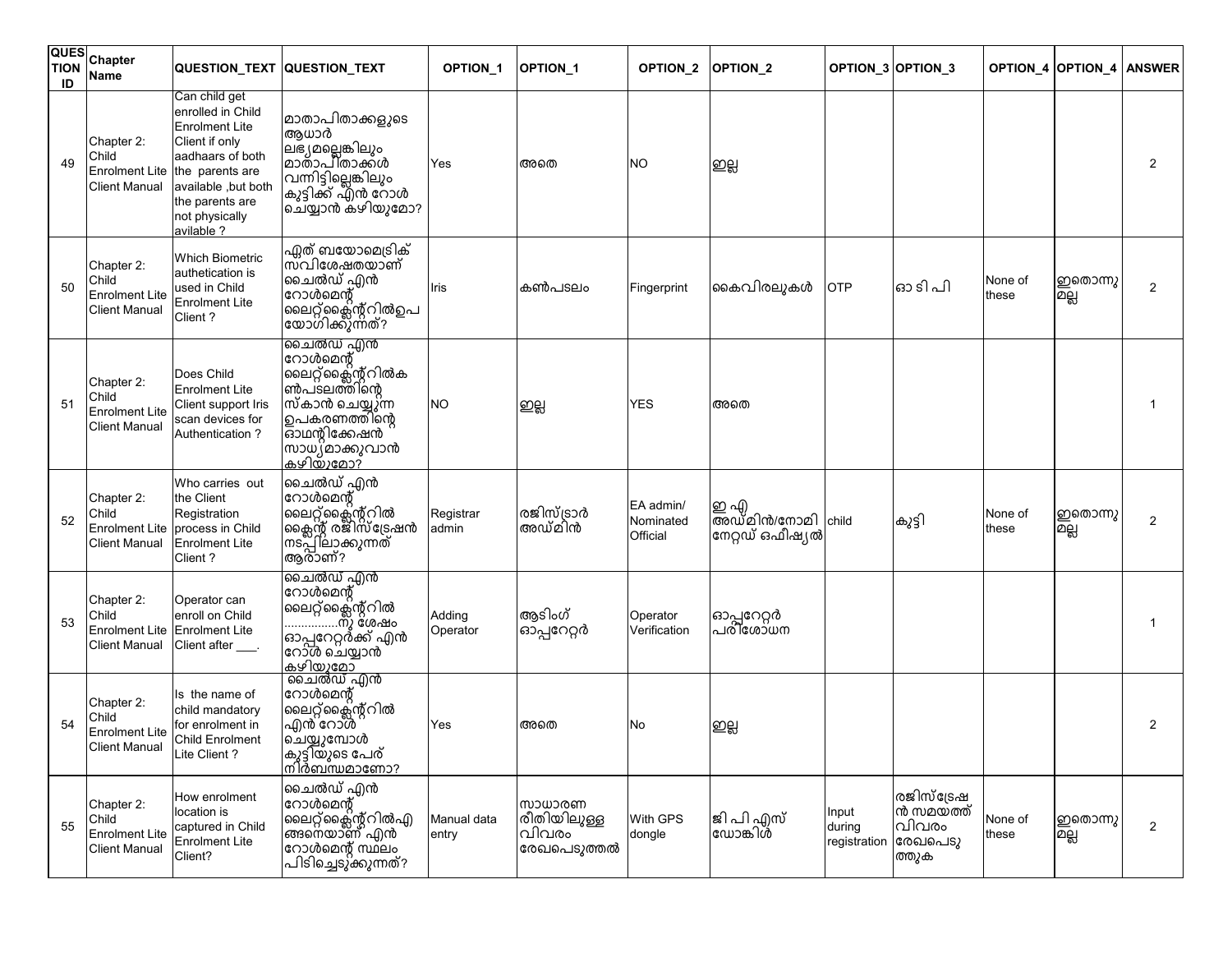| QUES<br><b>TION</b><br>ID | Chapter<br><b>Name</b>                                                       | <b>QUESTION TEXT QUESTION TEXT</b>                                                                                     |                                                                                                                                                                         | <b>OPTION 1</b>               | <b>OPTION 1</b>                                | <b>OPTION 2</b>               | <b>OPTION 2</b>                                   |                                  | OPTION_3 OPTION_3                              | <b>OPTION 4</b>   | <b>OPTION 4</b>                                 | <b>ANSWER</b>  |
|---------------------------|------------------------------------------------------------------------------|------------------------------------------------------------------------------------------------------------------------|-------------------------------------------------------------------------------------------------------------------------------------------------------------------------|-------------------------------|------------------------------------------------|-------------------------------|---------------------------------------------------|----------------------------------|------------------------------------------------|-------------------|-------------------------------------------------|----------------|
| 56                        | Chapter 2:<br>Child<br><b>Enrolment Lite</b><br><b>Client Manual</b>         | Can child be<br>enrolled in Child<br><b>Enrolment Lite</b><br>Client if only EID<br>of either parent is<br>available ? | മാതാപിതാക്കളുടെ<br>ആരുടെയെങ്കിലും ഇ<br>ഐ ്ഡി ഉണ്ടെങ്കിൽ<br> മാത്രമേ കുട്ടിക്ക് എൻ<br>റോൾ ചൈൽഡ് എൻ<br>റോൾമെന്റ്<br>ലൈറ്റ്ക്ലൈന്റ്റിൽ<br>ചെയ്യാൻ<br>കഴിയുകയുള്ളുവോ?       | <b>NO</b>                     | ഇല്ല                                           | yes                           | അതെ                                               |                                  |                                                |                   |                                                 |                |
| 57                        | Chapter 2:<br>Child<br><b>Enrolment Lite</b><br><b>Client Manual</b>         | After entering the<br>Aadhaar in parent<br>Aadhaar tab what<br>does red colour<br>reflect?                             | മാതാപിതാക്കളുടെ<br>ആധാർ നമ്പർ<br>രേഖപ്പെട്ടുത്തേണ്ട<br>കോളത്തിൽ നമ്പർ<br>രേഖ്പ്പെടുത്തിയതിനു<br>ശേഷം ചു്വന്ന നിറം<br>രെളിയുകയാണെങ്കി<br>ൽ എന്താണ്<br>അർത്ഥമാക്കുന്നത് ? | Valid aadhaar                 | സാധുതയുള്ള<br>ആധാർ                             | nvalid<br>aadhaar             | സാധുതയില്ലാത്ത Parent<br>ആധാർ                     | absent                           | മാതാപിതാ<br>ക്കളുടെ<br>സാന്നിദ്ധ്യമി<br>ല്ലാതെ | Parent<br>present | മാതാപി<br>താക്കളു<br>ടെ<br>സാന്നി<br>ദ്ധ്യത്തിൽ | $\overline{2}$ |
| 58                        | Chapter 2:<br>Child<br><b>Enrolment Lite</b><br><b>Client Manual</b>         | Photograph<br>captured in Child<br><b>Enrolment Lite</b><br>Client contains                                            | ചൈൽഡ് എൻ<br>റോൾമെന്റ്<br> ലൈറ്റ്ക്ലൈന്റ്റിൽ<br>പിടി'ച്ചെടു്ക്റുന്ന<br>'ഫോട്ടോയിൽഅ<br>  <u>ടങ്ങിയിരിക്കുന്നു</u>                                                         | Photo of child<br>with mother | മാതാവിനോ<br>ടൊപ്പമുള്ള<br>ൖുട്ടിയുടെ<br>ഫോട്ടോ | Photo of child<br>with Father | പിതാവിനോട്<br> ഒപ്പമുള്ള<br> കുട്ടിയുടെ<br>ഫോട്ടോ | Only<br>Child's<br>photo         | കുട്ടിയുടെ<br>ഫോട്ടോ<br>മാത്രം                 | Family<br>photo   | കുടുംബ<br>ഫോട്ടോ                                | 3              |
| 59                        | Chapter 2:<br>Child<br><b>Enrolment Lite</b><br><b>Client Manual</b>         | Child Enrolment<br>Lite Client can be<br>Synched<br>through___.                                                        | ചൈൽഡ് എൻ<br>റോൾമെന്റ്<br> ലൈറ്റ്ക്ലൈന്റ്റിൽ<br> മായി സിങ്ക് ചെയ്യാൻ<br>കഴിയും                                                                                           | Setting icon in<br>home page  | ഹോംപേജിൽ<br>സെറ്റിംഗ് ടാബ്                     | Jpload icon<br>in home page   | ഫോംപേജിൽ<br>അപ്ലോഡ്<br>ടാബ്                       | Enrolment<br>con in<br>home page | ഹോംപേജി<br>ൽ എൻ<br>റോൾമെന്റ്<br>ടാബ്           | None of<br>these  | ഇതൊന്നു<br>உ்                                   |                |
| 60                        | Chapter 2:<br>Child<br><b>Enrolment Lite</b><br><b>Client Manual</b>         | Can Child<br>Enrolment Lite<br>Client support<br>addition of more<br>than one operator?                                | ചൈൽഡ് എൻ<br>റോൾമെന്റ്<br>ിലൈറ്റ്ക്ലൈന്റ്റിൽ<br>ഒന്നിൽ കുു്ടുതൽ<br> ഓപ്പറേറ്റർ മാർക്ക്<br> പ്രവർത്തിക്കാൻ<br>കഴിയുമോ?                                                    | Yes                           | അതെ                                            | ΝO                            | ഇല്ല                                              |                                  |                                                |                   |                                                 |                |
| 61                        | Chapter 2:<br>Child<br><b>Enrolment Lite</b><br><b>Client Manual</b>         | What is required<br>for the de-<br>registration of<br><b>Child Enrolment</b><br>Lite Client?                           | ചൈൽഡ് എൻ<br>റോൾമെന്റ്<br> ലൈറ്റ്ക്ലൈന്റ്റിൽ ഡി-<br> രജിസ്ട്രേഷന്<br>ആവശ്യമായിട്ടുള്ളത്<br>ഫിന്തെല്ലാമാണ്?                                                               | EA code                       | ഇ എ കോഡ്                                       | Registrar<br>code             | രജിസ്റ്റർ കോഡ്                                    | EA login<br>credentials          | ഇ എ<br>ബ്രാഗിൻ<br>ചെയ്യാനുള്ള<br>ഐ ഡി          | None of<br>these  | ഇതൊന്നു<br>മല്ല                                 | 3              |
| 62                        | Chapter 2:<br>Child<br>Enrolment Lite Enrolment Lite<br><b>Client Manual</b> | Is it possible to<br>complete child<br>enrolment in Child<br>Client without<br>photograph?                             | ഫോട്ടോ എടുക്കാതെ<br> ചൈൽഡ് എൻ<br>റോൾമെന്റ്<br> ലൈറ്റ്ക്ലൈന്റ്റിൽ<br> ഒരു കുട്ടിയുടെ എൻ<br> റോൾമെന്റ്<br>പൂർത്തിയാക്കാൻ<br>സാധിക്കുമോ?                                   | ΝO                            | ஜ                                              | Yes                           | അതെ                                               |                                  |                                                |                   |                                                 |                |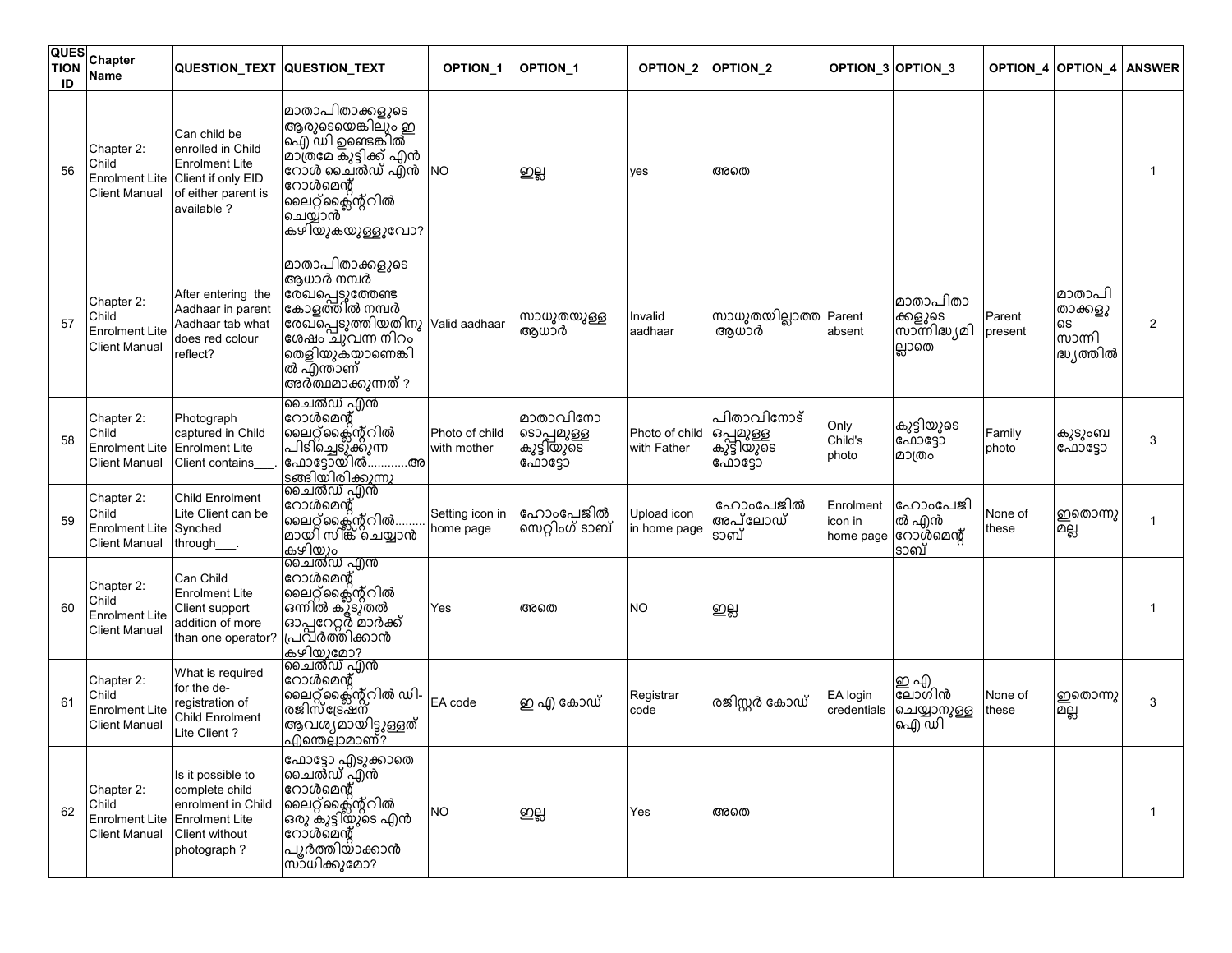| QUES<br><b>TION</b><br>ID | <b>Chapter</b><br><b>Name</b>                                        |                                                                                                                                | QUESTION_TEXT QUESTION_TEXT                                                                                                                 | OPTION_1                                  | <b>OPTION 1</b>                      | <b>OPTION 2</b>                  | <b>OPTION 2</b>                           |             | OPTION_3 OPTION_3 |                  | <b>OPTION 4 OPTION 4</b> | <b>ANSWER</b>  |
|---------------------------|----------------------------------------------------------------------|--------------------------------------------------------------------------------------------------------------------------------|---------------------------------------------------------------------------------------------------------------------------------------------|-------------------------------------------|--------------------------------------|----------------------------------|-------------------------------------------|-------------|-------------------|------------------|--------------------------|----------------|
| 63                        | Chapter 2:<br>Child<br><b>Enrolment Lite</b><br><b>Client Manual</b> | Is there a option<br>of Capturing<br>demographic<br>details in local<br>language in Child<br><b>Enrolment Lite</b><br>Client ? | ചൈൽഡ് എൻ<br>റോൾമെന്റ്<br>ലൈറ്റ്ക്ലൈന്റ്റിൽ<br> ജനസ്ംഖ്യാപ്രമായ<br>വിവരങ്ങൾ<br>പ്രാദേശികഭാഷയിൽ<br>രേഖപ്പെടുത്താൻ<br>കഴിയും                   | <b>NO</b>                                 | ஜ                                    | Yes                              | അതെ                                       |             |                   |                  |                          |                |
| 64                        | Chapter 2:<br>Child<br><b>Enrolment Lite</b><br><b>Client Manual</b> | Can Child<br><b>Enrolment Lite</b><br>Client work without<br>biometric<br>authentication<br>device?                            | ബയോമെട്രിക്<br>ഉപകരണം ഇല്ലാതെ<br> പൈൽഡ് എൻ്<br>റോൾമെന്റ്<br> ലൈറ്റ്ക്ലൈന്റ്റിൽപ്ര<br> വർത്തിക്കാൻ<br>കഴിയുമോ?                               | Yes                                       | അതെ                                  | NO.                              | ஜ்                                        |             |                   |                  |                          | 2              |
| 65                        | Chapter 2:<br>Child<br><b>Enrolment Lite</b><br><b>Client Manual</b> | List of enrolments<br>done in Child<br><b>Enrolment Lite</b><br>Client can be<br>retrieved from                                | എത്ര എൻ<br>നോൾമെന്റ്കളാണ്<br>ചൈൽഡ് എൻ<br>റോൾമെന്റ്<br>്ലൈറ്റ്സൈന്റ്റിൽ<br>നടത്തിയത് എന്നുള്ള<br>വിവരം പിന്നീട്<br>ശേഖരിക്കാൻ<br>കഴിയുമോ?    | Enrolment icon  പേജിലുള്ള<br>in home page | ഹോം<br>എൻ<br>റോൾമെന്റ് ടാബ്          | Enrolment<br>icon in<br>Settings | സെറ്റിങ്ങിലുള്ള<br>എന് റോൾ<br>മെന്റ് ടാബ് | Upload icon | അപ് ലോഡ്<br>ടാബ്  | None of<br>these | ഇതൊന്നു<br>മല്ല          | $\overline{2}$ |
| 66                        | Chapter 2:<br>Child<br><b>Client Manual</b>                          | Upload information<br>in Child Enrolment<br>Enrolment Lite Lite Client can be<br>retrieved from                                | ചൈൽഡ് എൻ<br>റോൾമെന്റ്<br>ലൈറ്റ്ക്ലൈന്റ്റിൽ<br>അപ് ലോഡ് ചെയ്ത<br>വിവരങ്ങൾ പിന്നീട്<br>ശേഖരിക്കാൻ<br>കഴിയുമോ                                  | Uplaod icon in<br>Settings                | സെറ്റിങ്ങിലുള്ള<br> അപ് ലോഡ്<br>ടാബ് | Upload icon<br>in home page      | ഫോം<br>പേജിലുള്ള<br>അപ്<br>ലോഡ്ടാബ്       | Sync icon   | സിങ്ക് ടാബ്       | None of<br>these | ഇതൊന്നു<br>உவு           | 1              |
| 67                        | Chapter 2:<br>Child<br><b>Enrolment Lite</b><br><b>Client Manual</b> | Child without<br>parents can get<br>enrolled through<br><b>Child Enrolment</b><br>Lite Client.                                 | മാതാപിതാക്കളുടെ<br>lസാന്നിദ്ധ്യത്തില്ലാതെ<br>കൂട്ടികൾ്ക്ക്<br>ചൈൽഡ് എൻ<br>റോൾമെന്റ്<br> ലൈറ്റ്ക്ലൈന്റ്റിൽ<br>എൻ്റോൾമെന്റ്<br>ചെയ്യാൻ കഴിയും | <b>TRUE</b>                               | ശരി                                  | <b>FALSE</b>                     | തെറ്റ്                                    |             |                   |                  |                          | $\mathcal{P}$  |
| 68                        | Chapter 2:<br>Child<br><b>Enrolment Lite</b><br><b>Client Manual</b> | Enrolment through<br>Child Enrolment<br>Lite Client is done<br>$\mathsf{lin}$ <sub>___</sub> .                                 | ചൈൽഡ് എൻ<br>റോൾമെന്റ്<br> ലൈറ്റ്ക്ലൈന്റ്റിൽ<br>എൻ്റോൾമെന്റ്<br>നടത്തുന്നത്<br><u>ലൂടെയാണ്</u>                                               | Offline mode                              | ഓഫ് ലൈൻ<br>വഴി                       | Online mode                      | ഓൺ ലൈൻ<br>വഴി                             |             |                   |                  |                          | 2              |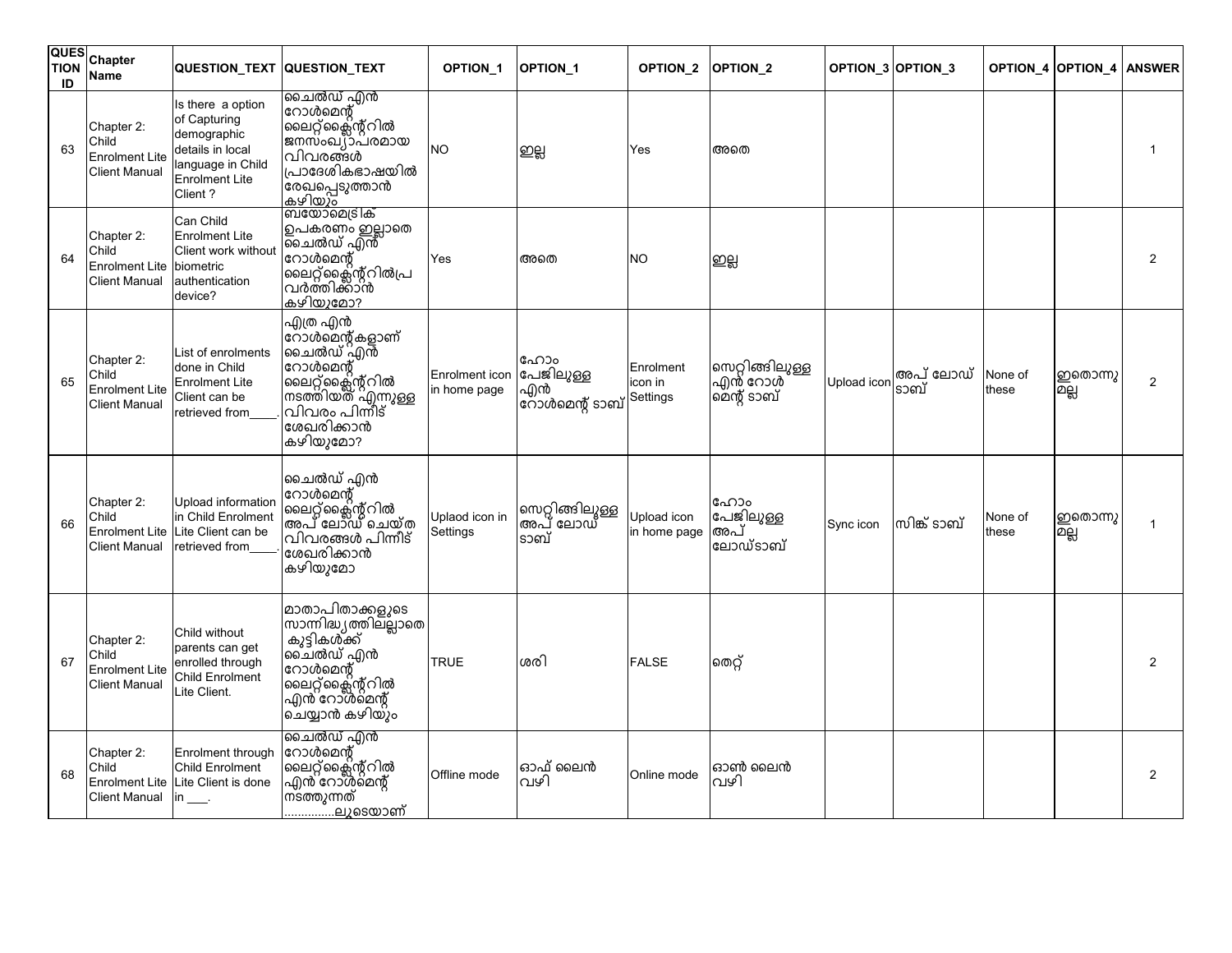| QUES<br><b>TION</b><br>ID | Chapter<br><b>Name</b>                                               | QUESTION_TEXT QUESTION_TEXT                                                                                                                                                                      |                                                                                                                                                                                                                                    | <b>OPTION 1</b>                                                  | <b>OPTION 1</b>                                                   | OPTION <sub>2</sub>          | <b>OPTION 2</b>             |                                                                          | OPTION_3 OPTION_3                                                                            |                                | <b>OPTION 4 OPTION 4</b>                            | <b>ANSWER</b>  |
|---------------------------|----------------------------------------------------------------------|--------------------------------------------------------------------------------------------------------------------------------------------------------------------------------------------------|------------------------------------------------------------------------------------------------------------------------------------------------------------------------------------------------------------------------------------|------------------------------------------------------------------|-------------------------------------------------------------------|------------------------------|-----------------------------|--------------------------------------------------------------------------|----------------------------------------------------------------------------------------------|--------------------------------|-----------------------------------------------------|----------------|
| 69                        | Chapter 2:<br>Child<br><b>Enrolment Lite</b><br><b>Client Manual</b> | In Child Enrolment<br>Lite Client either<br>of the Parents'<br>Aadhaar is<br>authenticated.                                                                                                      | ചൈൽഡ് എൻ<br>റോൾമെന്റ്<br> ലൈറ്റ്ക്ലൈന്റ്റിൽ<br> മാതാ്പിതാക്ക <i>ളു</i> ടെ<br>ആരുടെയെങ്കിലും<br>അധാർ<br>ഓഥന്റിക്കേഷൻ<br>പരിശോധിക്കപ്പെടു<br><u>ന്നുണ്ട്</u>                                                                         | During<br>Enrolment                                              | എൻ<br>റോൾമെന്റ്<br>സമയത്ത്                                        | After<br>Enrolment           | എൻ റോൾമെന്റ്<br>ക്ഴിഞ്ഞശേഷം | Not<br>Authenticat<br>ed                                                 | ആധികാരിക<br>ത ഇല്ല                                                                           | None of<br>these               | ഇതൊന്നു<br>മല്ല                                     | 1              |
| 70                        | Chapter 2:<br>Child<br><b>Enrolment Lite</b><br><b>Client Manual</b> | Can enrolment be<br>rejected in Child<br><b>Enrolment Lite</b><br><b>Client</b> after<br>completion of<br>enrolment?                                                                             | ചൈൽഡ് എൻ<br>റോൾമെന്റ്<br> ലൈറ്റ്ക്ലൈന്റ്റിൽ<br>എൻ്റോൾ<br> ചെയ്തതിനു ശേഷം<br>എൻ റോൾമെന്റ്<br>ന്ിരസിക്കുവാൻ<br>കഴിയുമോ?                                                                                                              | Yes                                                              | അതെ                                                               | NO.                          | ஜ்                          |                                                                          |                                                                                              |                                |                                                     | $\overline{2}$ |
| 71                        | Chapter 2:<br>Child<br><b>Enrolment Lite</b><br><b>Client Manual</b> | In the case of child<br>below 5 years, the<br>of<br>parent/relative has<br>to be linked and<br>preferably<br>if both<br>the parents are<br>alive.                                                | <u>5 വയസ്സിനു താഴെ</u><br>പ്രായമു്ള്ള<br>കുട്ടികളുടെ<br>കാര്യത്തിൽ,<br>മാതാ്പിതാക്കൾ<br> ഇരുവരും<br> ജീവിച്ചിരിപ്പുണ്ടെങ്കി<br>ൽ<br>രക്ഷിതാവിന്റെ/ബ<br>ന്ധുവിന്റെ<br>ന്റെ<br>ലിങ്<br>കൂടെ<br>െച്യുുന്നത്<br><u> നന്നായിരിക്കും</u> | EID/UID,<br>mother                                               | EID/UID, അമ്മ                                                     | Aadhaar<br>number,<br>father | ആധാർ നമ്പർ,<br>അച്ചൻ        | Pre-<br>enrolment<br>ID.<br>quardian                                     | മുൻ<br>എൺറോൾ<br>മെന്റ് ID.<br>സംരക്ഷകൻ                                                       | CIDR PIN,<br>father            | CIDR PIN,<br>അച്ഛൻ                                  | 1              |
| 72                        | Chapter 2:<br>Child<br><b>Client Manual</b>                          | If the child's father<br>or mother or<br>guardian has/have<br>not enrolled and/or<br>do/does not<br>Enrolment Lite possess UID at<br>the time of<br>enrolment, the<br>enrolment of that<br>child | കുട്ടിയുടെ അച്ഛനോ<br>അമ്മയോ<br>സംരക്ഷകനോ<br>എൺറോൾ<br> ചെയ്യാതിരിക്കുകയും<br>എൺറോൾമെന്റ്<br>വേളയിൽ അവർക്ക്<br>UID<br>ഇല്ലാതിരിക്കുകയും<br>ചെ്യ്യുന്ന<br>സാഹചര്യത്തിൽ<br>കുട്ടിയുടെ<br>എ്ൺറോൾമെന്റ്                                  | Can be done<br>with<br>recommendatio<br>In from Nodal<br>officer | നോഡൽ<br>ഓഫീസറുടെ<br>ശുപാർശ്യോടെ Cannot be<br>ചെയ്യാവുന്നതാ<br>ണ്. | done                         | ചെയ്യാനാവില്ല               | Can be<br>done by<br>providing<br>proof of<br>identity of<br>the parents | മാതാപിതാ<br>ക്കളുടെ<br>ഐഡന്റിറ്റി Needs to<br>പ്രൂഫ്<br>൭പ്യോഗിച്ച്<br> ചെയ്യാവുന്ന<br> താണ് | be done by<br>the<br>Registrar | രജിസ്ട്രാ<br>ർ<br>ചെയ്തു<br>കൊടു<br>ക്കേണ്ടതാ<br>ണ് | 2              |